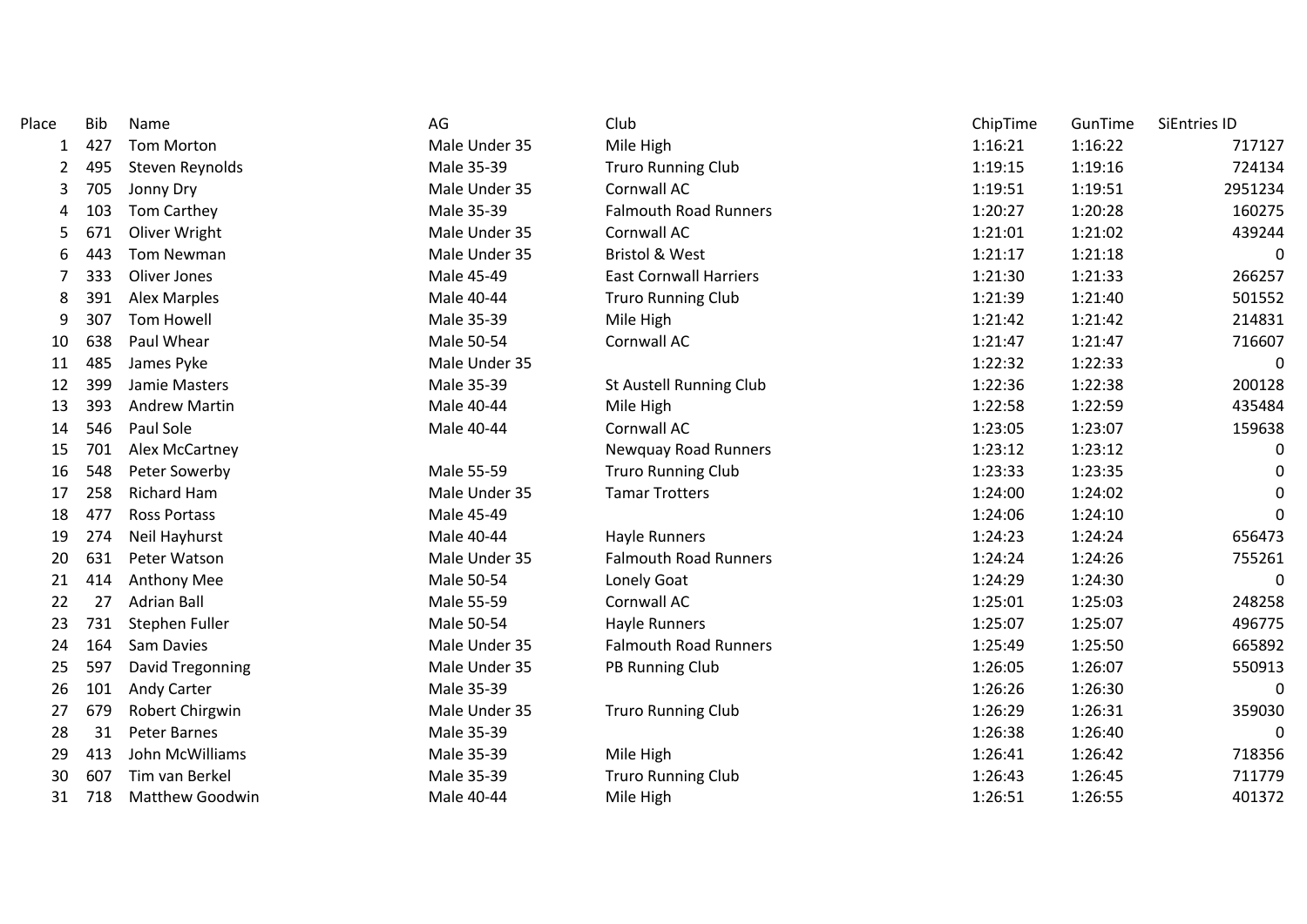|    | 21  | Luke Attwood                 | Male Under 35   | <b>Tamar Trotters</b>         | 1:27:20 | 1:27:26 | 0        |
|----|-----|------------------------------|-----------------|-------------------------------|---------|---------|----------|
| 32 |     |                              |                 | <b>Falmouth Road Runners</b>  |         |         |          |
| 33 | 233 | <b>Edward Gleadowe</b>       | Male Under 35   |                               | 1:27:31 | 1:27:33 | 483216   |
| 34 | 228 | Liam Gallantry               | Male Under 35   | <b>East Cornwall harriers</b> | 1:27:35 | 1:27:38 | 727361   |
| 35 | 155 | Dave Cudby                   | Male 40-44      | <b>Truro Running Club</b>     | 1:28:02 | 1:28:04 | 205932   |
| 36 | 349 | Mark Knight                  | Male 45-49      | Newquay & Par AC              | 1:28:06 | 1:28:08 | 0        |
| 37 | 724 | Finlay Allen                 | Male Under 35   | <b>Tamar Trotters</b>         | 1:28:28 | 1:28:34 | 0        |
| 38 | 487 | Matthew Pym                  | Male 35-39      |                               | 1:28:39 | 1:28:48 | 0        |
| 39 | 476 | <b>Bede Pitcairn-Knowles</b> | Male Under 35   | Tonbridge AC                  | 1:28:51 | 1:28:59 | 0        |
| 40 | 39  | Sam Beckett                  | Male Under 35   |                               | 1:29:18 | 1:29:20 | 0        |
| 41 | 53  | Ben Berryman                 | Male Under 35   |                               | 1:29:56 | 1:30:05 | 0        |
| 42 | 593 | Jake Timms                   | Male Under 35   | <b>Falmouth Road Runners</b>  | 1:30:06 | 1:30:10 | 538238   |
| 43 | 6   | Tim Adams                    | Male 50-54      | St Austell Running Club       | 1:30:14 | 1:30:17 | 261763   |
| 44 | 64  | Andrew Blizzard              | Male Under 35   | <b>Truro Running Club</b>     | 1:30:52 | 1:30:54 | 449918   |
| 45 | 668 | Josh Wreford                 |                 |                               | 1:31:01 | 1:31:04 | 0        |
| 46 | 87  | Robert Brown                 | Male Under 35   |                               | 1:30:53 | 1:31:14 | 0        |
| 47 | 496 | Andy Rich                    | Male 45-49      | St Austell Running Club       | 1:31:54 | 1:31:58 | 266813   |
| 48 | 545 | John Sole                    | Male 40-44      | Cornwall AC                   | 1:32:05 | 1:32:07 | 161666   |
| 49 | 544 | Amy Sole                     | Female 35-39    | Cornwall AC                   | 1:32:12 | 1:32:15 | 509156   |
| 50 | 163 | <b>Charlie Davies</b>        | Male Under 35   |                               | 1:32:10 | 1:32:16 | 0        |
| 51 | 710 | <b>Richard Martin</b>        | Male 35-39      | St Austell Running Club       | 1:32:19 | 1:32:23 | 209201   |
| 52 | 474 | David Philp                  | Male 60-64      | <b>East Cornwall Harriers</b> | 1:32:31 | 1:32:36 | 315450   |
| 53 | 338 | <b>Richard Keefe</b>         | Male 50-54      | falmouth Road Runners         | 1:32:32 | 1:32:37 | 159554   |
| 54 | 189 | Glynn Edwards                | Male Under 35   | Lonely Goat                   | 1:32:34 | 1:32:45 | 420462   |
| 55 | 200 | <b>Zoltan Erdos</b>          | Male Under 35   |                               | 1:32:58 | 1:33:07 | 0        |
| 56 | 342 | Henry Kennaway               | Male Under 35   |                               | 1:32:34 | 1:33:13 | $\Omega$ |
| 57 | 223 | Jake Freeland                | Male Under 35   | Hayle runners                 | 1:33:09 | 1:33:13 | 729192   |
| 58 | 122 | Gareth Churcher              | Male 35-39      |                               | 1:33:35 | 1:33:45 | 0        |
| 59 | 268 | John Hatchell                | Male 45-49      |                               | 1:33:59 | 1:34:10 | 0        |
| 60 | 590 | Simon Thomason               | Male 45-49      | <b>Falmouth Road Runners</b>  | 1:34:06 | 1:34:13 | 0        |
| 61 | 37  | <b>Michael Batty</b>         | Male 55-59      | <b>Newquay Road Runners</b>   | 1:34:30 | 1:34:34 | 621857   |
| 62 | 582 | Joanna Temple                | Female Under 35 | <b>Truro Running Club</b>     | 1:34:38 | 1:34:43 | 735698   |
| 63 | 706 | Andy Roberts                 | Male 50-54      | <b>Macclesfield Harriers</b>  | 1:34:57 | 1:35:03 | 0        |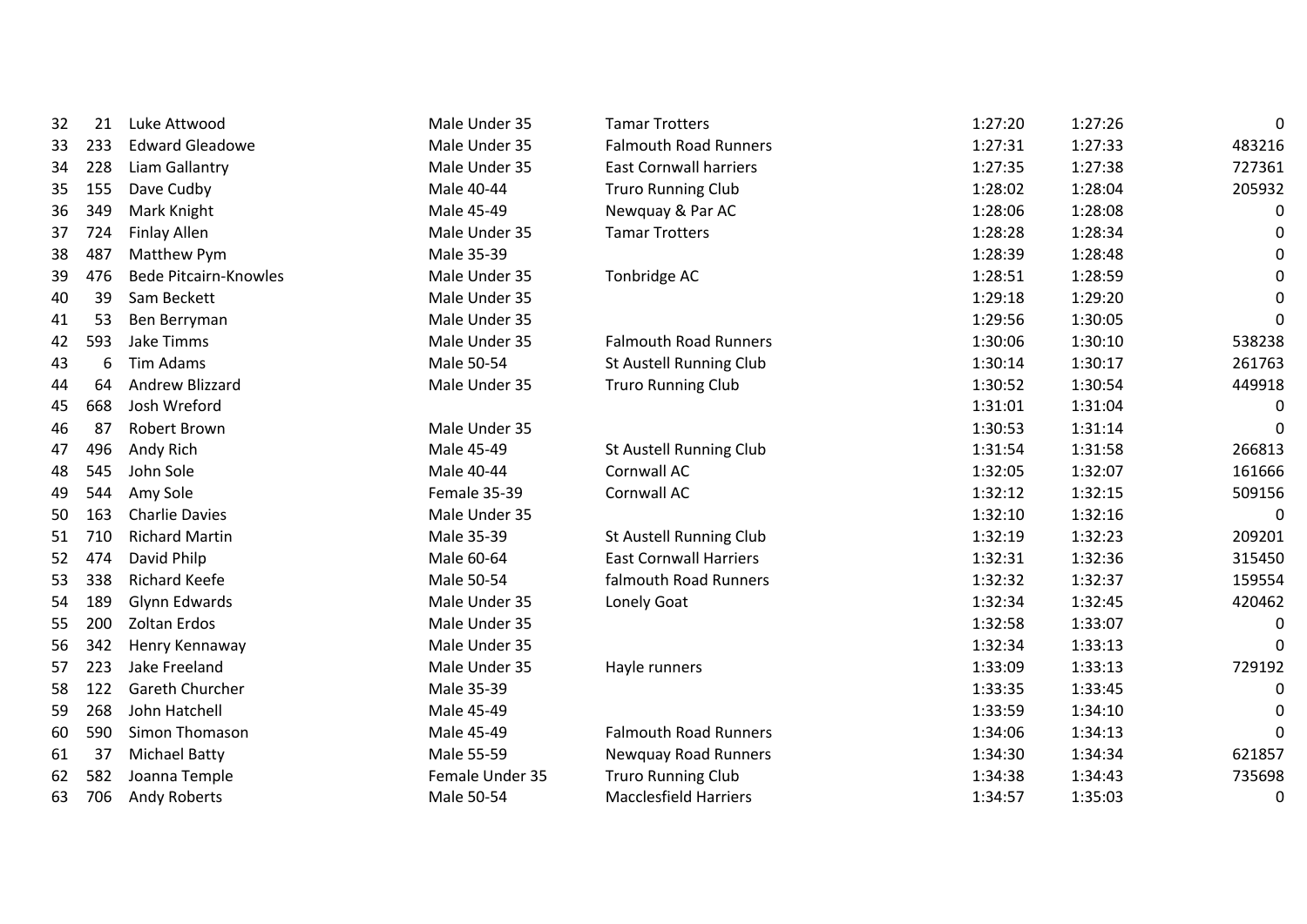| 64 | 678            | Anna Jenkins               |                 |                                  | 1:35:19 | 1:35:22 | 0      |
|----|----------------|----------------------------|-----------------|----------------------------------|---------|---------|--------|
| 65 | 488            | Peter Rackstraw            | Male Under 35   | <b>Falmouth Road Runners</b>     | 1:35:25 | 1:35:30 | 0      |
| 66 | 277            | <b>Mathew Henderson</b>    | Male Under 35   | St Austell Running Club          | 1:35:25 | 1:35:31 | 571278 |
| 67 | 242            | <b>Ralph Graves</b>        | Male 45-49      | <b>Truro Running Club</b>        | 1:35:34 | 1:35:40 | 724187 |
| 68 | 190            | Kevin Edwards              | Male 55-59      | <b>Tamar Trotters</b>            | 1:35:37 | 1:35:43 | 0      |
| 69 | 503            | Anna Risbridger            | Female Under 35 |                                  | 1:35:29 | 1:35:45 | 0      |
| 70 | 521            | Christopher Sampson        | Male 35-39      |                                  | 1:35:38 | 1:35:53 | 0      |
| 71 | 373            | Chris Lewis                | Male 40-44      |                                  | 1:35:45 | 1:35:57 | 0      |
| 72 | 208            | <b>Nick Farmer</b>         | Male Under 35   | <b>Tavistock Run Project</b>     | 1:35:55 | 1:35:58 | 0      |
| 73 | 733            | <b>Thomas Kirby</b>        | Male Under 35   |                                  | 1:35:50 | 1:36:02 | 0      |
| 74 | 571            | <b>Mark Sweeney</b>        | Male 55-59      | St Austell Running Club          | 1:36:09 | 1:36:15 | 471808 |
| 75 | 436            | <b>Adrian Mutsaers</b>     | Male 50-54      | Mile High                        | 1:36:20 | 1:36:24 | 746890 |
| 76 | 629            | Chris Washby               | Male Under 35   |                                  | 1:36:07 | 1:36:26 | 0      |
| 77 | 429            | Leo Muid                   | Male 40-44      | <b>Falmouth Road Runners</b>     | 1:36:26 | 1:36:34 | 452256 |
| 78 | 654            | Lucy Williams              | Female 35-39    | <b>Truro Running Club</b>        | 1:36:33 | 1:36:38 | 522445 |
| 79 | 533            | <b>Richard Sherley</b>     | Male 35-39      |                                  | 1:36:51 | 1:36:57 | 0      |
| 80 | $\overline{2}$ | Scott Abraham              | Male 50-54      | Hayle Runners                    | 1:37:08 | 1:37:10 | 731861 |
| 81 | 541            | Lee Smith                  | Male Under 35   |                                  | 1:37:07 | 1:37:23 | 725672 |
| 82 | 272            | Will Hawkes                | Male Under 35   |                                  | 1:37:16 | 1:37:24 | 0      |
| 83 | 179            | Damian Dunne               | Male 45-49      | <b>Plymouth Musketeers</b>       | 1:37:23 | 1:37:28 | 0      |
| 84 | 26             | <b>Steve Baker</b>         | Male 60-64      | <b>Tamar Trotters</b>            | 1:37:24 | 1:37:30 | 0      |
| 85 | 252            | Craig Hall                 | Male 45-49      | <b>Carn Runners</b>              | 1:37:25 | 1:37:40 | 0      |
| 86 | 249            | Matthew Grzenda            | Male 45-49      |                                  | 1:37:51 | 1:38:01 | 0      |
| 87 | 416            | Shaun Mellow               | Male 35-39      | Lonely Goat                      | 1:37:54 | 1:38:06 | 507440 |
| 88 | 340            | Jiri Kempny                | Male 45-49      | Vegan Runners UK                 | 1:37:58 | 1:38:06 | 278448 |
| 89 | 131            | Dan Cocks                  | Male Under 35   | St Austell Athletes Running Club | 1:38:10 | 1:38:13 | 369135 |
| 90 | 444            | <b>Conor Newton</b>        | Male Under 35   | <b>Truro Triathlon Club</b>      | 1:38:14 | 1:38:24 | 0      |
| 91 | 536            | <b>Katie Simmonds</b>      | Female Under 35 | <b>HBAC</b>                      | 1:38:26 | 1:38:33 | 0      |
| 92 | 397            | Kristan Martin             | Male Under 35   |                                  | 1:38:23 | 1:38:34 | 0      |
| 93 | 410            | Laurence McLellan Bastidas | Male Under 35   |                                  | 1:38:32 | 1:38:43 | 0      |
| 94 | 513            | James Rowe                 | Male 40-44      |                                  | 1:38:59 | 1:39:07 | 0      |
| 95 | 76             | Crispin Brabner            | Male 50-54      | <b>Tamar Trotters</b>            | 1:39:01 | 1:39:07 | 324130 |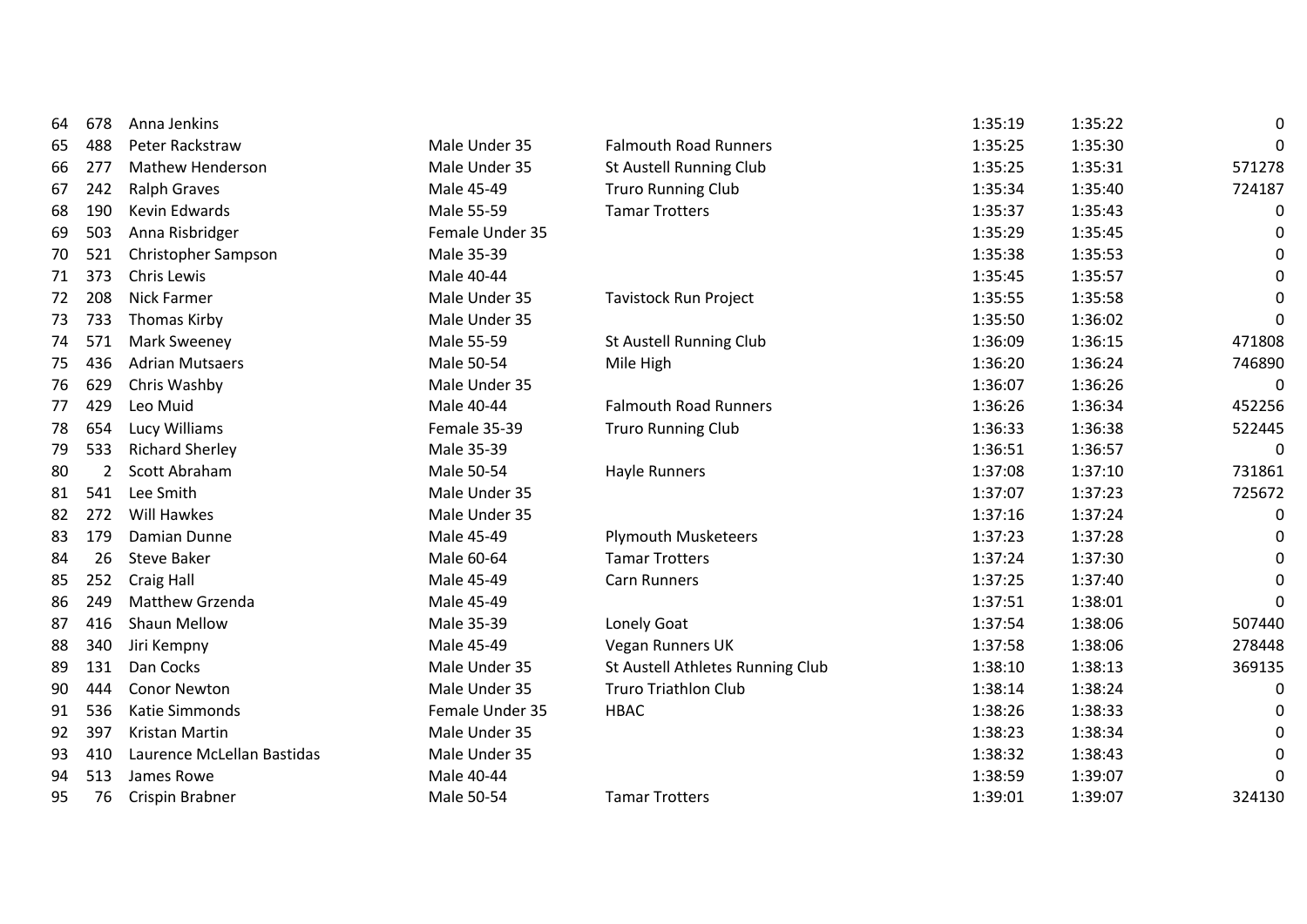| 96  | 250 | <b>Thom Haines</b>        | Male 35-39      |                               | 1:38:58 | 1:39:08 | 0      |
|-----|-----|---------------------------|-----------------|-------------------------------|---------|---------|--------|
| 97  | 404 | <b>Ferdinand Mayer</b>    | Male Under 35   |                               | 1:39:02 | 1:39:14 | 0      |
| 98  | 639 | Alan Wherry               | Male 55-59      | St Austell Running Club       | 1:39:26 | 1:39:33 | 316199 |
| 99  | 676 | <b>Gregory Dufour-Cox</b> | Male 50-54      |                               | 1:39:57 | 1:40:02 | 0      |
| 100 | 450 | Liam ONeill               | Male Under 35   | <b>Hayle Runners</b>          | 1:39:42 | 1:40:04 | 688769 |
| 101 | 423 | Seth Mitchell             | Male 35-39      |                               | 1:40:00 | 1:40:06 | 0      |
| 102 | 146 | <b>Alex Cottle</b>        | Male Under 35   |                               | 1:39:59 | 1:40:15 | 0      |
| 103 | 542 | Niamh Smith               | Female Under 35 |                               | 1:40:31 | 1:40:34 | 0      |
| 104 | 330 | Chris Jones               | Male 35-39      |                               | 1:40:52 | 1:40:59 | 0      |
| 105 | 708 | Matt Whitley              | Male Under 35   |                               | 1:40:52 | 1:41:17 | 0      |
| 106 | 578 | Kevin Taylor              | Male 35-39      | <b>Falmouth Road Runners</b>  | 1:41:04 | 1:41:17 | 0      |
| 107 | 322 | <b>Emily Jeffs</b>        | Female Under 35 | Falmouth road runners         | 1:41:00 | 1:41:18 | 0      |
| 108 | 19  | Martyn Atkins             | Male 50-54      |                               | 1:41:06 | 1:41:23 | 0      |
| 109 | 493 | <b>Tom Reid</b>           | Male 35-39      |                               | 1:41:09 | 1:41:23 | 0      |
| 110 | 52  | Jonathan Berridge         | Male 50-54      | <b>Truro Running Club</b>     | 1:41:42 | 1:41:57 | 718299 |
| 111 | 379 | Doug Lloyd                | Male 35-39      |                               | 1:41:55 | 1:42:09 | 0      |
| 112 | 475 | <b>Callum Pinch</b>       | Male Under 35   | <b>Truro Running Club</b>     | 1:41:59 | 1:42:13 | 754894 |
| 113 | 165 | Sharon Daw                | Female 55-59    | <b>East Cornwall Harriers</b> | 1:42:15 | 1:42:20 | 475278 |
| 114 | 440 | Alex Nejad                | Male Under 35   |                               | 1:42:01 | 1:42:22 | 0      |
| 115 | 319 | Jonathan Jeeves           | Male 45-49      |                               | 1:42:15 | 1:42:24 | 0      |
| 116 | 193 | Jon Eldon                 | Male 60-64      | Hayle Runners                 | 1:42:31 | 1:42:35 | 716751 |
| 117 | 712 | Ayla Brooks               | Female Under 35 |                               | 1:42:38 | 1:42:52 | 0      |
| 118 | 192 | Zein El-Salahi            | Male 35-39      |                               | 1:42:45 | 1:42:56 | 0      |
| 119 | 458 | Becky Parkyn              | Female Under 35 |                               | 1:42:46 | 1:42:58 | 0      |
| 120 | 209 | <b>Steven Farrant</b>     | Male 35-39      | <b>Plymouth Musketeers</b>    | 1:42:46 | 1:42:59 | 0      |
| 121 | 431 | Jacob Mulvany             | Male Under 35   |                               | 1:42:49 | 1:43:00 | 0      |
| 122 | 341 | Carly Kendall             | Female Under 35 |                               | 1:42:55 | 1:43:01 | 0      |
| 123 | 446 | Melissa Nicholas          | Female Under 35 | Hayle runners                 | 1:43:12 | 1:43:18 | 463105 |
| 124 | 283 | Amanda Hewitt             | Female 45-49    | Cornwall AC                   | 1:43:17 | 1:43:24 | 747856 |
| 125 | 337 | Denzil Keast              | Male Under 35   |                               | 1:43:19 | 1:43:25 | 0      |
| 126 | 532 | Jack Shaw                 | Male Under 35   |                               | 1:43:11 | 1:43:27 | 0      |
| 127 | 486 | Adam Pym                  | Male Under 35   |                               | 1:43:19 | 1:43:29 | 0      |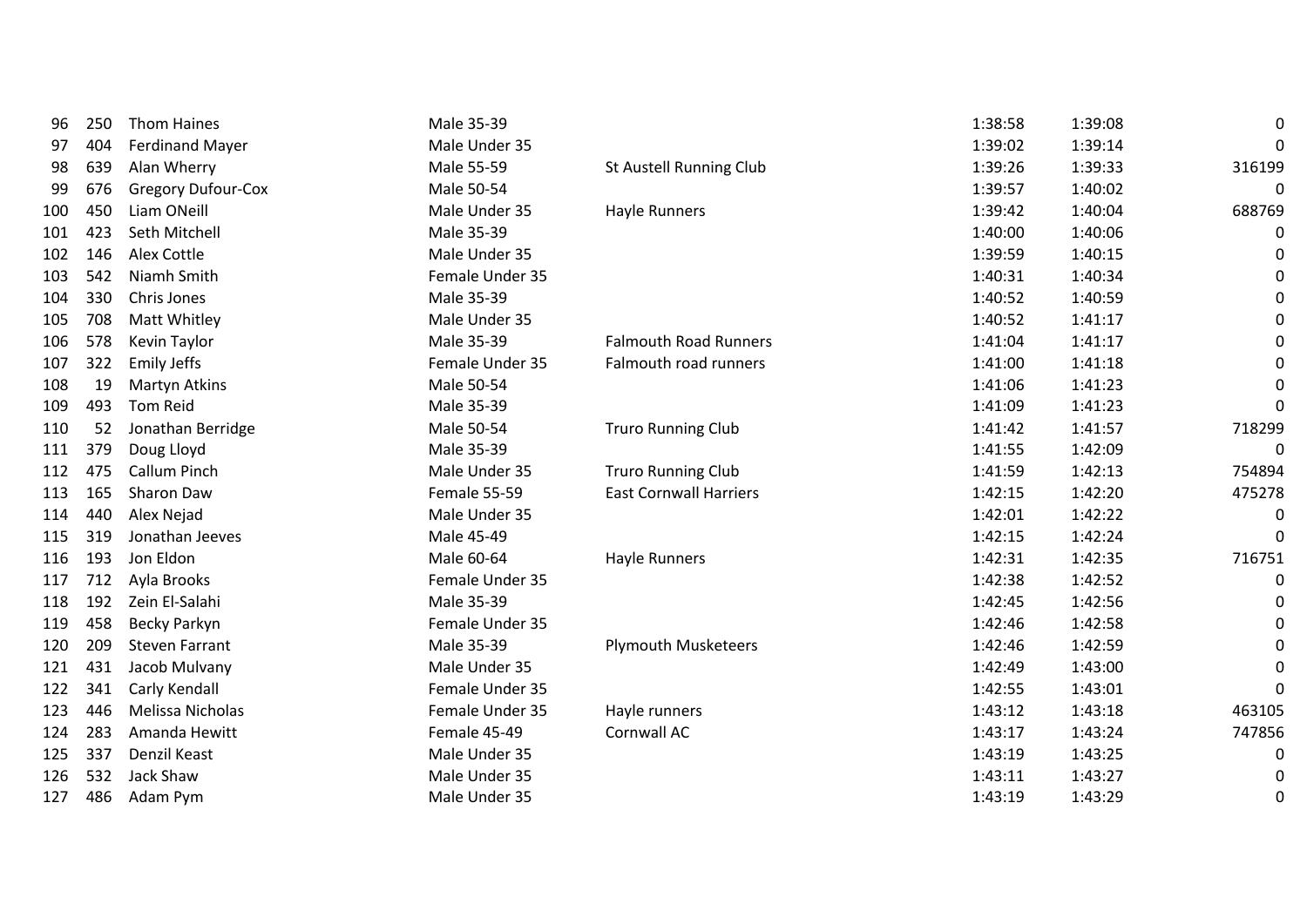| 128 | 640 | Joshua White            | Male Under 35   |                               | 1:43:21 | 1:43:34 | 0      |
|-----|-----|-------------------------|-----------------|-------------------------------|---------|---------|--------|
| 129 | 284 | <b>Chris Hewitt</b>     | Male 35-39      |                               | 1:43:43 | 1:43:52 | 0      |
| 130 | 156 | Ian Curnow              | Male 50-54      | Hayle runners                 | 1:43:32 | 1:43:52 | 773141 |
| 131 | 501 | <b>Stuart Richards</b>  | Male 45-49      | St Austell Running Club       | 1:43:46 | 1:43:53 | 284124 |
| 132 | 492 | Luke Reed               | Male 40-44      |                               | 1:43:55 | 1:44:06 | 0      |
| 133 | 256 | <b>Thomas Halton</b>    | Male Under 35   | St Austell Running Club       | 1:44:08 | 1:44:32 | 0      |
| 134 | 664 | <b>Bill Wood</b>        | Male 55-59      | <b>Falmouth Road Runners</b>  | 1:44:30 | 1:44:38 | 0      |
| 135 | 610 | Aiden Vincent           | Male Under 35   |                               | 1:44:28 | 1:44:42 | 0      |
| 136 | 594 | Callum Timpson          | Male Under 35   |                               | 1:44:22 | 1:45:04 | 0      |
| 137 | 505 | Jonathan Roberts        | Male 35-39      | <b>Plymouth Musketeers</b>    | 1:44:53 | 1:45:05 | 0      |
| 138 | 617 | lain Walker             | Male 65-69      | St Austell Running Club       | 1:45:01 | 1:45:08 | 315573 |
| 139 | 459 | <b>Bradley Parsonns</b> | Male Under 35   |                               | 1:45:02 | 1:45:10 | 0      |
| 140 | 635 | Simon Webber            | Male 65-69      | <b>East Cornwall Harriers</b> | 1:45:04 | 1:45:14 | 749510 |
| 141 | 522 | Jonathan Samuel         | Male Under 35   |                               | 1:44:40 | 1:45:24 | 0      |
| 142 | 732 | Tom Polglase            | Male 70-74      | Carn Runners                  | 1:45:19 | 1:45:34 | 750060 |
| 143 | 466 | Julia Pearce            | Female 45-49    | Cornwall AC                   | 1:45:30 | 1:45:38 | 746257 |
| 144 | 494 | Emma Reynolds           | Female Under 35 | <b>Tavistock Run Project</b>  | 1:45:42 | 1:45:47 | 0      |
| 145 | 266 | Karen Harrison Pascoe   | Female 50-54    | Cornwall AC                   | 1:45:41 | 1:45:49 | 188018 |
| 146 | 308 | <b>Frazer Humbles</b>   | Male 35-39      | Hayle Runners                 | 1:45:05 | 1:45:56 | 759505 |
| 147 | 557 | Emma Steedman           | Female Under 35 | Cornwall AC                   | 1:45:43 | 1:45:58 | 0      |
| 148 | 125 | Sasha Clark             | Female Under 35 | Cornwall AC                   | 1:45:43 | 1:45:58 | 0      |
| 149 | 390 | <b>Melodie Manners</b>  | Female Under 35 | Hayle Runners                 | 1:46:11 | 1:46:17 | 620794 |
| 150 | 411 | <b>Peter McNicol</b>    | Male 35-39      |                               | 1:46:39 | 1:46:47 | 0      |
| 151 | 703 | <b>Ruth Faulkner</b>    | Female 40-44    |                               | 1:46:53 | 1:47:13 | 0      |
| 152 | 364 | Ross Lawry              | Male 45-49      | St Austell Running Club       | 1:47:17 | 1:47:24 | 283380 |
| 153 | 704 | Lena Budd               | Female 35-39    |                               | 1:47:08 | 1:47:28 | 0      |
| 154 | 12  | Peter Allen             | Male 60-64      | <b>Newquay Road Runners</b>   | 1:47:21 | 1:47:30 | 308760 |
| 155 | 478 | Chris Povey             | Male Under 35   |                               | 1:47:16 | 1:47:33 | 0      |
| 156 | 660 | Louise Wilson           | Female 40-44    |                               | 1:47:19 | 1:47:40 | 0      |
| 157 | 191 | <b>Pyper Egerton</b>    | Male Under 35   |                               | 1:47:25 | 1:47:42 | 0      |
| 158 | 198 | Tom Enright             | Male 40-44      | Waterford AC                  | 1:47:48 | 1:48:08 | 0      |
| 159 | 72  | <b>Guy Boswell</b>      | Male 55-59      | <b>Plymouth Musketeers</b>    | 1:48:12 | 1:48:39 | 0      |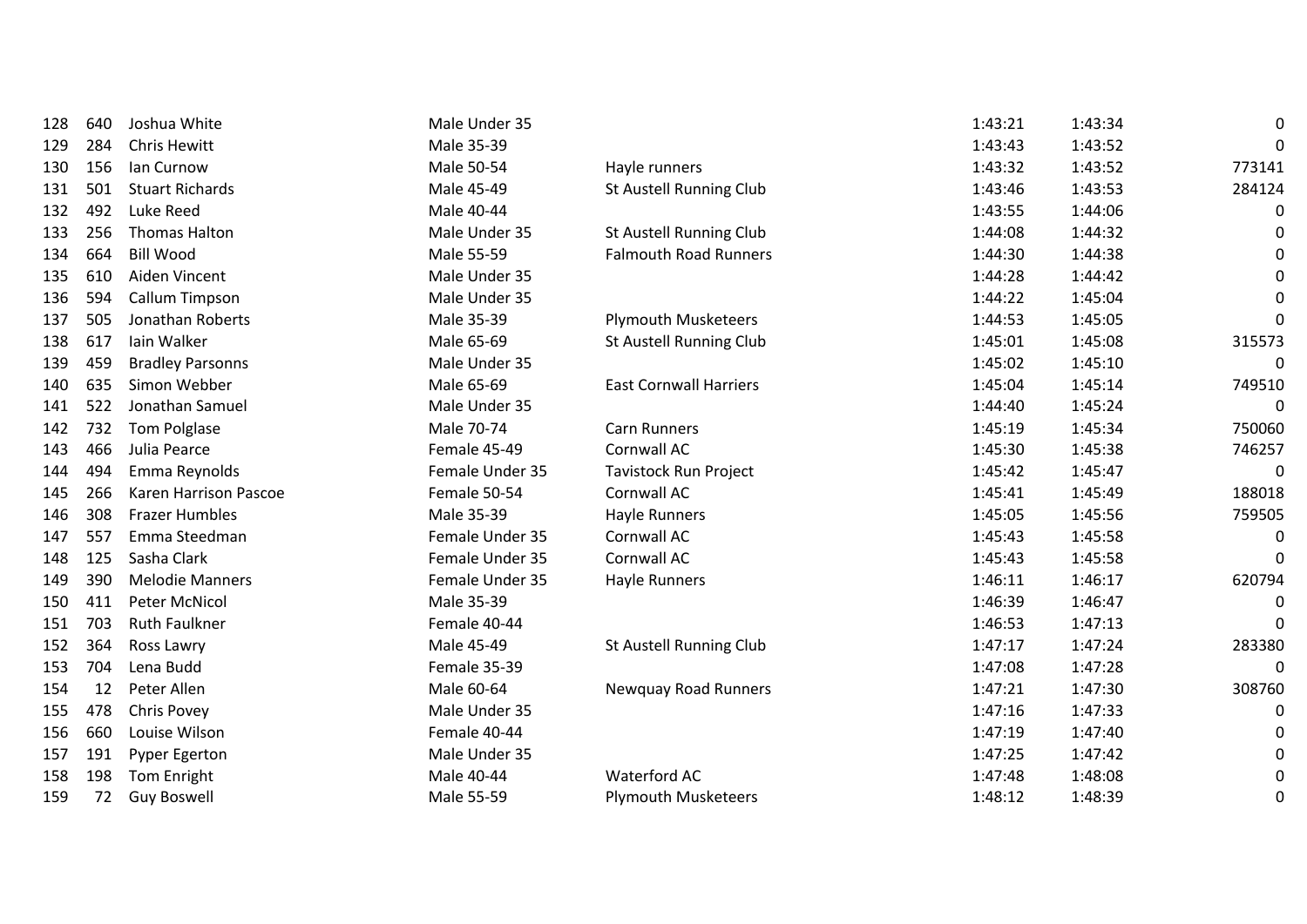| 160 | 331            | Ellen Jones               | Female Under 35 | Cornwall AC                      | 1:48:35 | 1:48:42 | 666752 |
|-----|----------------|---------------------------|-----------------|----------------------------------|---------|---------|--------|
| 161 | $\overline{7}$ | Simon Ainsley             | Male 40-44      | <b>Falmouth Road Runners</b>     | 1:48:30 | 1:48:44 | 727779 |
| 162 | 573            | <b>Glyn Talling</b>       | Male 50-54      | <b>Newquay Road Runners</b>      | 1:48:32 | 1:48:48 | 602808 |
| 163 | 196            | Robin Elsey               | Male Under 35   |                                  | 1:48:27 | 1:49:15 | 0      |
| 164 | 558            | Emma Stephens             | Female Under 35 | <b>Bodmin Road Runners</b>       | 1:49:14 | 1:49:23 | 315402 |
| 165 | 271            | Michael Hawke             | Male 40-44      | St Austell Athletes Running Club | 1:49:16 | 1:49:32 | 710251 |
| 166 | 464            | Ben Payne                 | Male 35-39      |                                  | 1:49:23 | 1:49:33 | 0      |
| 167 | 713            | Harriet Wayt              | Female Under 35 |                                  | 1:49:20 | 1:49:35 | 0      |
| 168 | 303            | Marcus Hooper             | Male 50-54      | St Albans Striders               | 1:49:31 | 1:49:40 | 0      |
| 169 | 225            | <b>Harriet Frost</b>      | Female Under 35 | Newquay Road Runners             | 1:49:32 | 1:49:47 | 460378 |
| 170 | 566            | <b>Chris Stokes</b>       | Male 45-49      | North Herts Road Runners         | 1:49:42 | 1:49:51 | 0      |
| 171 | 372            | Darren Letcher            | Male 45-49      |                                  | 1:49:41 | 1:49:56 | 0      |
| 172 | 182            | <b>Gary Duxbury</b>       | Male 65-69      | <b>Falmouth Road Runners</b>     | 1:50:06 | 1:50:15 | 0      |
| 173 | 159            | <b>Oisin Curtis</b>       | Male 35-39      | <b>Hayle Runners</b>             | 1:50:21 | 1:50:25 | 393090 |
| 174 | 438            | James Napier              | Male Under 35   |                                  | 1:50:51 | 1:51:08 | 0      |
| 175 | 117            | Chris Chirgwin            | Male 35-39      | <b>Truro Running Club</b>        | 1:51:04 | 1:51:18 | 747780 |
| 176 | 5              | Sam Adams                 | Male Under 35   |                                  | 1:50:57 | 1:51:20 | 0      |
| 177 | 677            | Clare Gwennap             |                 |                                  | 1:51:02 | 1:51:21 | 0      |
| 178 | 57             | Debbie Bindon             | Female Under 35 |                                  | 1:50:27 | 1:51:27 | 0      |
| 179 | 584            | <b>Wilfrido Thalliens</b> | Male 40-44      |                                  | 1:51:19 | 1:51:28 | 0      |
| 180 | 174            | <b>Mark Dorrell</b>       | Male 55-59      | <b>Carn Runners</b>              | 1:50:55 | 1:51:34 | 773182 |
| 181 | 383            | Gary Lowson               | Male 45-49      |                                  | 1:50:52 | 1:51:36 | 0      |
| 182 | 656            | Alex Willis               | Male Under 35   |                                  | 1:51:12 | 1:51:40 | 0      |
| 183 | 417            | Mike Merelie              | Male 45-49      | <b>St Austell Running Club</b>   | 1:51:33 | 1:51:47 | 0      |
| 184 | 314            | Andrew James              | Male 40-44      | Hayle Runners                    | 1:51:37 | 1:51:59 | 657568 |
| 185 | 650            | Andy Williams             | Male 50-54      | <b>Truro Running Club</b>        | 1:51:53 | 1:52:08 | 615349 |
| 186 | 535            | Kevin Silver              | Male 55-59      | <b>Hayle Runners</b>             | 1:51:59 | 1:52:11 | 744929 |
| 187 | 221            | <b>Robert Francis</b>     | Male Under 35   |                                  | 1:52:00 | 1:52:18 | 0      |
| 188 | 16             | Benjamin Annear           | Male Under 35   | <b>Truro Running Club</b>        | 1:52:05 | 1:52:19 | 0      |
| 189 | 40             | Chris Bell                | Male 35-39      |                                  | 1:52:06 | 1:52:19 | 0      |
| 190 | 204            | <b>Mohamed Fadel</b>      | Male Under 35   |                                  | 1:52:26 | 1:52:33 | 0      |
| 191 | 54             | Ed Biebrach               | Male Under 35   | The pacemakers                   | 1:52:16 | 1:52:36 | 0      |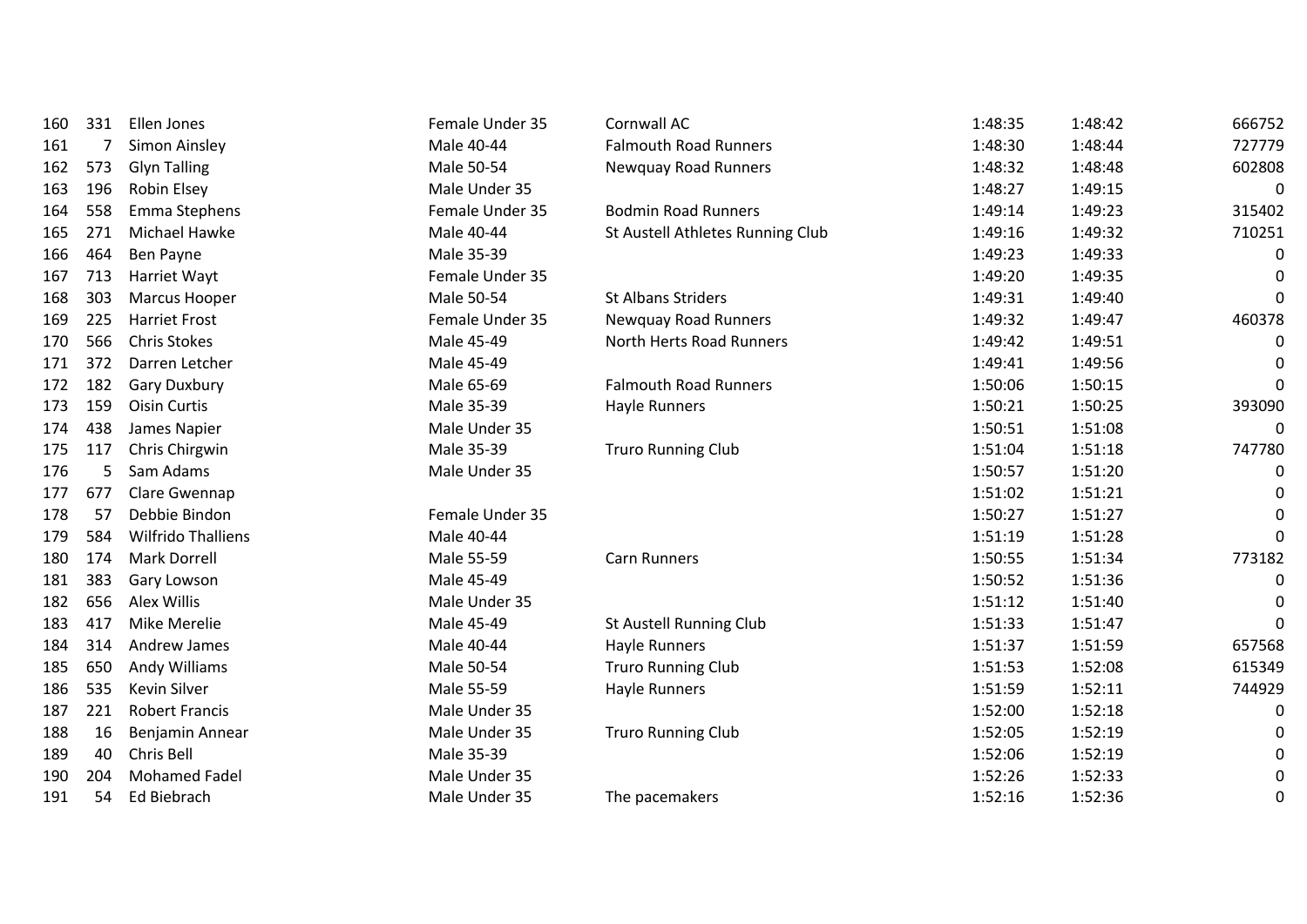| 192 | 661          | <b>Matthew Wilson</b>   | Male 45-49      | Cornwall AC                    | 1:52:34 | 1:52:52 | 751121 |
|-----|--------------|-------------------------|-----------------|--------------------------------|---------|---------|--------|
| 193 | 32           | <b>Marty Barnfield</b>  | Male 45-49      | <b>Bodmin Road Runners</b>     | 1:52:42 | 1:52:54 | 558623 |
| 194 | 662          | Claire Winfield         | Female 50-54    | <b>Launceston Road Runners</b> | 1:52:37 | 1:52:56 | 748830 |
| 195 | 614          | <b>Mathew Vosper</b>    | Male 45-49      | <b>Plymouth Musketeers</b>     | 1:52:36 | 1:52:57 | 0      |
| 196 | 730          | Amy Blackburn           | Female Under 35 | Mile High                      | 1:52:44 | 1:52:58 | 366329 |
| 197 | 507          | Katie Robinson          | Female Under 35 | <b>Falmouth Road Runners</b>   | 1:52:48 | 1:52:59 | 0      |
| 198 | 234          | <b>Ruth Glover</b>      | Female Under 35 | Cornwall AC                    | 1:52:39 | 1:53:06 | 0      |
| 199 | 392          | Liam Marsh              | Male Under 35   |                                | 1:52:40 | 1:53:07 | 0      |
| 200 | 633          | <b>Nick Weaving</b>     | Male 55-59      |                                | 1:52:54 | 1:53:10 | 0      |
| 201 | 222          | <b>Derrick Frantz</b>   | Male 55-59      | Cornwall AC                    | 1:52:52 | 1:53:11 | 441624 |
| 202 | 323          | Paul Jenkin             | Male Under 35   |                                | 1:52:53 | 1:53:15 | 0      |
| 203 | 442          | Angela Netherwood       | Female 45-49    |                                | 1:52:58 | 1:53:17 | 0      |
| 204 | 406          | Aisling McCarthy        |                 |                                | 1:53:09 | 1:53:19 | 0      |
| 205 | $\mathbf{1}$ | Oliver Hoare            | Male 35-39      |                                | 1:53:17 | 1:53:22 | 659323 |
| 206 | 232          | <b>Corinne Gerrard</b>  | Female 50-54    | Hayle Runners                  | 1:53:10 | 1:53:22 | 393536 |
| 207 | 332          | Max Jones               |                 |                                | 1:53:14 | 1:53:32 | 0      |
| 208 | 231          | <b>Rosie Gault</b>      | Female Under 35 |                                | 1:53:06 | 1:53:44 | 0      |
| 209 | 176          | Darren Dukes            | Male 50-54      |                                | 1:53:39 | 1:53:47 | 0      |
| 210 | 324          | Steven Jenkin           | Male 45-49      | Cornwall AC                    | 1:53:40 | 1:53:57 | 515061 |
| 211 | 666          | Jacqui Woodward         | Female 45-49    |                                | 1:53:50 | 1:53:59 | 0      |
| 212 | 508          | Sarah Robinson          | Female 45-49    | <b>Plymouth Musketeers</b>     | 1:54:12 | 1:54:38 | 0      |
| 213 | 672          | Robyn Wyatt             | Female 35-39    |                                | 1:54:23 | 1:54:40 | 0      |
| 214 | 97           | Isla Campbell           | Female Under 35 |                                | 1:54:45 | 1:54:55 | 0      |
| 215 | 147          | Michael Counter         | Male 55-59      | St Austell Running Club        | 1:54:37 | 1:54:59 | 725983 |
| 216 | 520          | Cris Salisbury          | Male 35-39      |                                | 1:54:28 | 1:55:07 | 0      |
| 217 | 90           | Giorgia Bruno           | Female Under 35 | The Pacemakers                 | 1:54:55 | 1:55:11 | 0      |
| 218 | 300          | Ryan Hollywood          | Male 40-44      |                                | 1:54:14 | 1:55:12 | 0      |
| 219 | 725          | <b>Kelly Bills</b>      | Female 45-49    | <b>Carn Runners</b>            | 1:54:56 | 1:55:19 | 524126 |
| 220 | 259          | Darren Hardwick         | Male 50-54      | Looe Pioneers                  | 1:55:01 | 1:55:30 | 728589 |
| 221 | 127          | Heidi Clothier          | Female Under 35 |                                | 1:55:11 | 1:55:33 | 0      |
| 222 | 25           | Chris Baker             | Male Under 35   |                                | 1:54:52 | 1:55:34 | 0      |
| 223 | 120          | <b>Barrie Christian</b> | Male 50-54      | <b>Plymouth Musketeers</b>     | 1:55:10 | 1:55:39 | 705796 |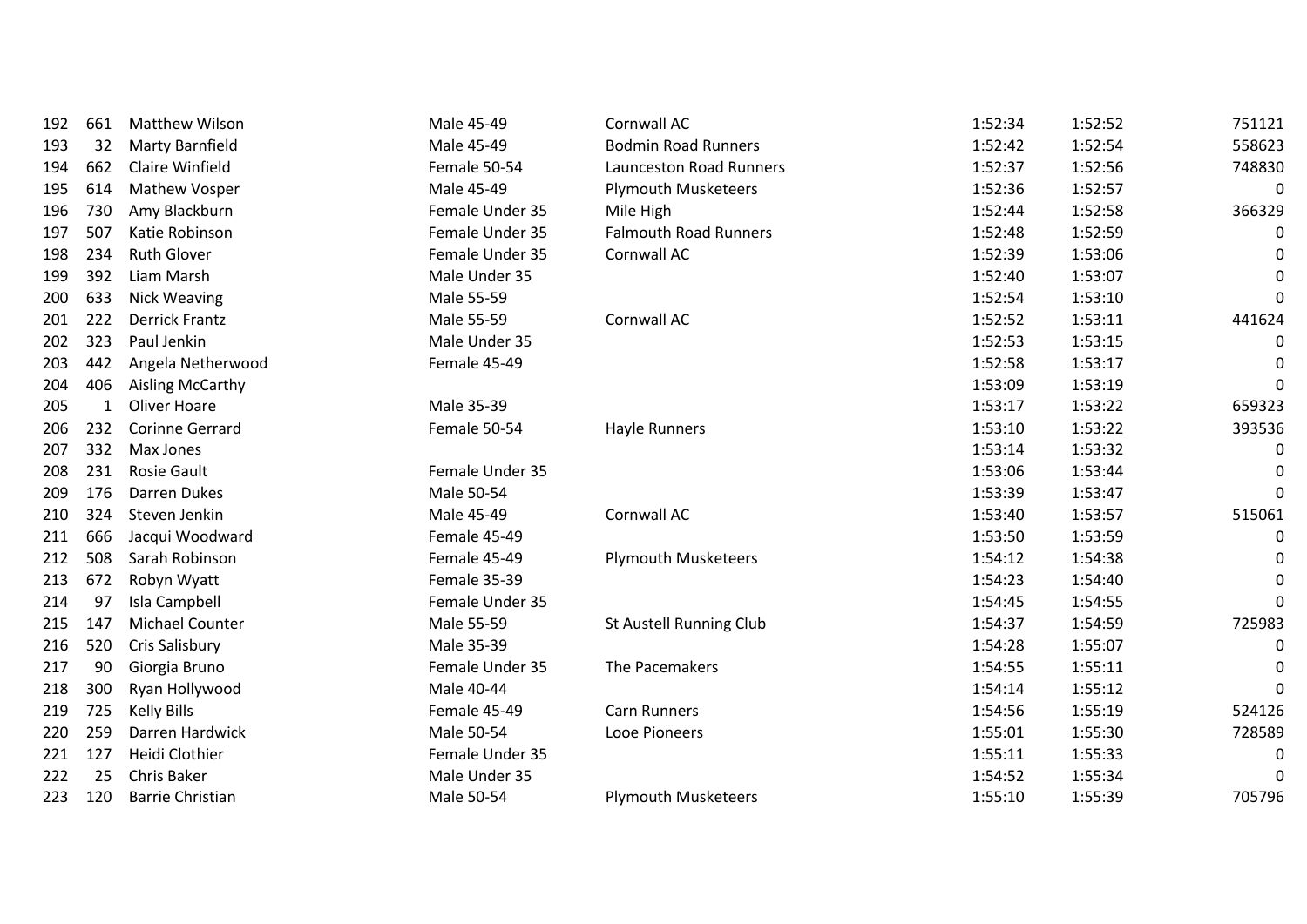| 224 | 310 | Jack Ingham             | Male Under 35   |                                   | 1:55:01 | 1:55:40 | 0            |
|-----|-----|-------------------------|-----------------|-----------------------------------|---------|---------|--------------|
| 225 | 559 | Redwynn Sterry          | Male 45-49      |                                   | 1:55:09 | 1:55:41 | 0            |
| 226 | 482 | <b>Ellis Poynter</b>    | Male 50-54      |                                   | 1:55:05 | 1:55:43 | 0            |
| 227 | 623 | <b>Matt Walters</b>     | Male 45-49      |                                   | 1:55:18 | 1:55:45 | 0            |
| 228 | 20  | Penelope Atkinson       | Female 35-39    |                                   | 1:55:14 | 1:55:46 | 0            |
| 229 | 723 | <b>Tony Salisbury</b>   | Male 40-44      |                                   | 1:55:07 | 1:55:46 | 0            |
| 230 | 79  | Andy Bray               | Male 40-44      |                                   | 1:55:44 | 1:56:09 | 0            |
| 231 | 500 | <b>Hannah Richards</b>  | Female 35-39    |                                   | 1:55:23 | 1:56:13 | 0            |
| 232 | 276 | Mike Heazelton          | Male Under 35   |                                   | 1:55:27 | 1:56:14 | 0            |
| 233 | 564 | John Stock              | Male 40-44      |                                   | 1:55:36 | 1:56:21 | 0            |
| 234 | 537 | <b>Mark Sinclair</b>    | Male 50-54      | <b>Plymouth Musketeers</b>        | 1:56:01 | 1:56:22 | $\mathbf{0}$ |
| 235 | 561 | Natasha Stevens         | Female 45-49    | <b>Bodmin Womens Running Club</b> | 1:56:23 | 1:56:51 | 746920       |
| 236 | 148 | Violet Cowan            | Female Under 35 |                                   | 1:56:18 | 1:56:51 | 0            |
| 237 | 574 | <b>Lisa Talling</b>     | Female 50-54    | Newquay Road Runners              | 1:56:56 | 1:57:12 | 210570       |
| 238 | 543 | <b>Trevor Smith</b>     | Male 40-44      |                                   | 1:56:31 | 1:57:18 | 0            |
| 239 | 572 | <b>Matt Swiggs</b>      | Male Under 35   |                                   | 1:56:58 | 1:57:23 | 0            |
| 240 | 143 | <b>Timothy Cooper</b>   | Male 40-44      |                                   | 1:56:29 | 1:57:24 | 0            |
| 241 | 554 | Anna Stanworth          | Female Under 35 |                                   | 1:56:43 | 1:57:25 | 0            |
| 242 | 709 | Joanna Unsworth         | Female Under 35 |                                   | 1:57:14 | 1:57:36 | 0            |
| 243 | 133 | Tanya Coleman           | Female 50-54    | <b>Truro Running Club</b>         | 1:57:21 | 1:57:38 | 472959       |
| 244 | 645 | Sarah Wilkinson         | Female 60-64    | <b>Newquay Road Runners</b>       | 1:57:23 | 1:57:43 | 451019       |
| 245 | 509 | <b>Robert Rochowiak</b> | Male 60-64      | Carn Runners                      | 1:57:07 | 1:57:48 | 726416       |
| 246 | 599 | James Triggs            | Male Under 35   |                                   | 1:57:27 | 1:57:49 | 0            |
| 247 | 606 | Benjamin Ullmer         | Male Under 35   |                                   | 1:57:16 | 1:58:07 | 0            |
| 248 | 269 | Gareth Hawcroft         | Male 45-49      | <b>Plymouth Musketeers</b>        | 1:57:54 | 1:58:15 | 0            |
| 249 | 41  | Luke Bennett            | Male 55-59      |                                   | 1:58:18 | 1:58:37 | 0            |
| 250 | 470 | Andrew Petersen         | Male 50-54      |                                   | 1:57:41 | 1:58:39 | 0            |
| 251 | 304 | <b>Richard Horn</b>     | Male 40-44      |                                   | 1:57:58 | 1:58:40 | 0            |
| 252 | 389 | David Malton            | Male 35-39      |                                   | 1:57:58 | 1:58:40 | 0            |
| 253 | 55  | Jade Biggs              | Female 35-39    | Cornwall AC                       | 1:58:36 | 1:58:49 | 728928       |
| 254 | 171 | Martin Dinham           | Male 50-54      |                                   | 1:58:47 | 1:58:57 | 494174       |
| 255 | 361 | <b>Tristan Lang</b>     | Male 45-49      | <b>Truro Running Club</b>         | 1:58:31 | 1:58:58 | 725477       |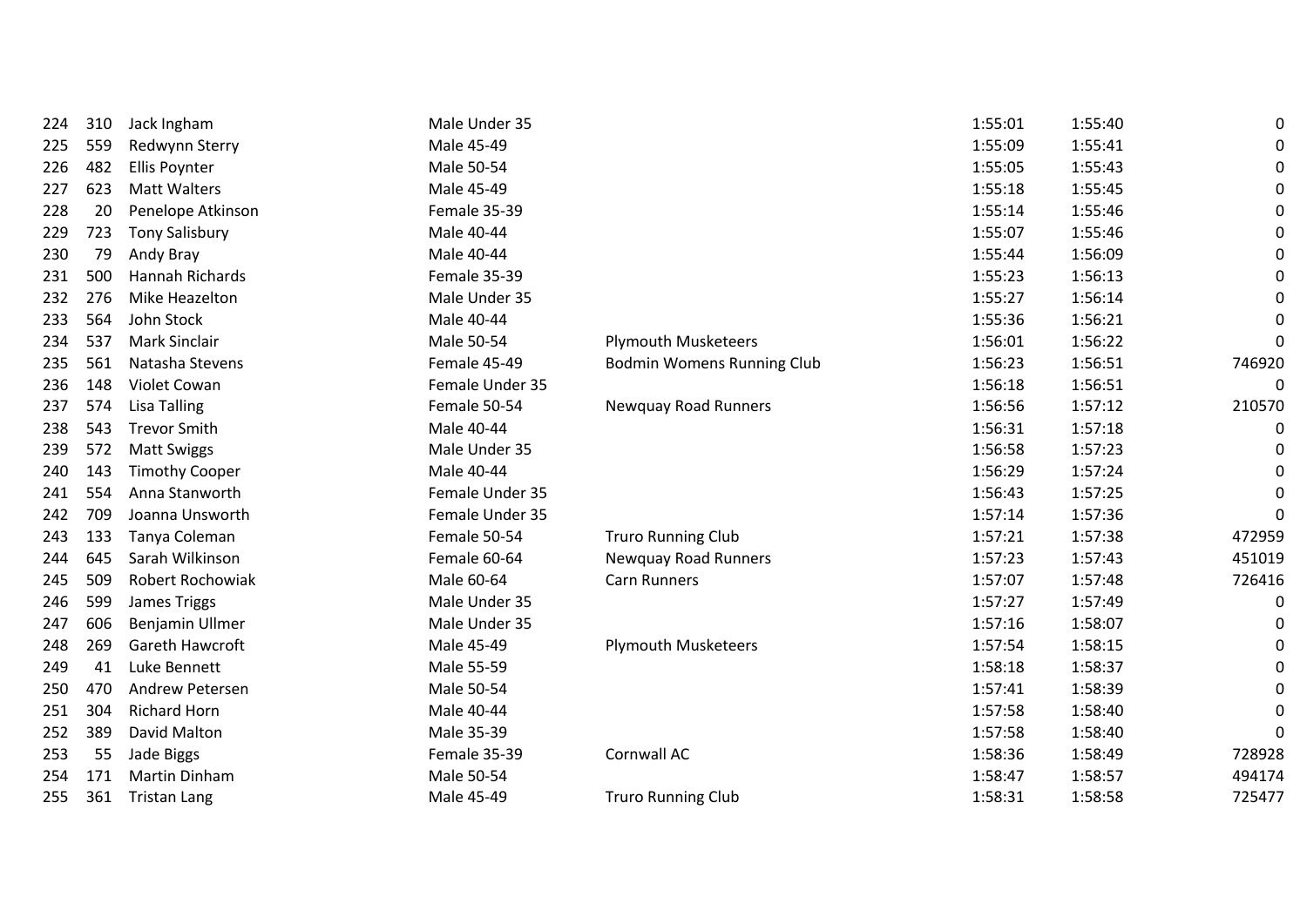| 256 | 118 | Sam Choroszewski        | Male Under 35   |                                  | 1:58:21 | 1:58:59 | 0      |
|-----|-----|-------------------------|-----------------|----------------------------------|---------|---------|--------|
| 257 | 214 | Jen Forbes              | Female 35-39    | <b>Carn Runners</b>              | 1:58:46 | 1:59:10 | 292734 |
| 258 | 387 | <b>Grahame Mace</b>     | Male 45-49      | Looe Pioneers                    | 1:58:46 | 1:59:16 | 511579 |
| 259 | 737 | Liz Trebilcock          | Female 55-59    | <b>Truro Running Club</b>        | 1:59:05 | 1:59:20 | 368022 |
| 260 | 586 | David Thomas            | Male 35-39      |                                  | 1:58:20 | 1:59:20 | 0      |
| 261 | 74  | Karina Bowers           | Female 40-44    | St Austell Running Club          | 1:59:16 | 1:59:27 | 501802 |
| 262 | 467 | Antony Penhaul          | Male 70-74      | Hayle Runners                    | 1:59:09 | 1:59:34 | 550913 |
| 263 | 663 | Glen Winfield           | Male 35-39      |                                  | 1:59:19 | 1:59:38 | 0      |
| 264 | 321 | Peter Jefford           | Male 45-49      |                                  | 1:59:30 | 1:59:43 | 0      |
| 265 | 386 | <b>Callum Macdonald</b> | Male Under 35   |                                  | 1:59:14 | 1:59:50 | 0      |
| 266 | 625 | Amadeusz Wanat          | Male Under 35   | <b>Running for Waves</b>         | 1:59:14 | 1:59:50 | 0      |
| 267 | 286 | <b>Tom Hickmott</b>     | Male 55-59      |                                  | 1:59:08 | 1:59:59 | 0      |
| 268 | 577 | James Taylor            | Male 35-39      |                                  | 1:59:36 | 2:00:17 | 0      |
| 269 | 43  | <b>Mark Bennetts</b>    | Male 40-44      | St Austell Athletes Running Club | 2:00:07 | 2:00:24 | 684603 |
| 270 | 428 | Duncan Moulder          | Male 40-44      |                                  | 2:00:20 | 2:00:36 | 0      |
| 271 | 210 | Pieter Felstead         | Male Under 35   |                                  | 2:00:24 | 2:00:51 | 0      |
| 272 | 294 | Michael Hockey          | Male 40-44      | <b>Plymouth Musketeers</b>       | 2:00:22 | 2:00:54 | 0      |
| 273 | 376 | <b>Richard Lewis</b>    | Male 45-49      |                                  | 2:00:20 | 2:01:04 | 0      |
| 274 | 434 | Samantha Murray         | Female 55-59    | Hayle Runners                    | 2:00:41 | 2:01:10 | 719295 |
| 275 | 716 | Adam Radage             | Male Under 35   |                                  | 2:00:40 | 2:01:15 | 0      |
| 276 | 344 | Robert Kernaghan        |                 |                                  | 2:00:50 | 2:01:18 | 0      |
| 277 | 119 | Louisa Chosholm         | Female 40-44    | Looe Pioneers                    | 2:00:49 | 2:01:19 | 726436 |
| 278 | 187 | <b>Michael Edlin</b>    | Male Under 35   |                                  | 2:00:52 | 2:01:20 | 0      |
| 279 | 738 | <b>Thomas Carne</b>     | Male 35-39      |                                  | 2:01:00 | 2:01:22 | 0      |
| 280 | 85  | Adam Broughton          | Male 50-54      |                                  | 2:00:43 | 2:01:23 | 0      |
| 281 | 248 | Marlene Grobler         | Female 40-44    | <b>Carn Runners</b>              | 2:01:01 | 2:01:29 | 745090 |
| 282 | 105 | Jenny Cartwright        | Female 35-39    | Looe Pioneers                    | 2:01:17 | 2:01:45 | 0      |
| 283 | 33  | <b>Helen Barrett</b>    | Female Under 35 | <b>Falmouth Road Runners</b>     | 2:01:34 | 2:01:46 | 0      |
| 284 | 634 | Aaron Webb              | Male 35-39      |                                  | 2:01:17 | 2:01:54 | 0      |
| 285 | 457 | Megan Page              | Female Under 35 |                                  | 2:01:15 | 2:02:00 | 0      |
| 286 | 98  | Fred Cana               | Male 35-39      |                                  | 2:01:53 | 2:02:05 | 0      |
| 287 | 47  | Robert Benton-Smith     | Male 40-44      |                                  | 2:01:51 | 2:02:12 | 0      |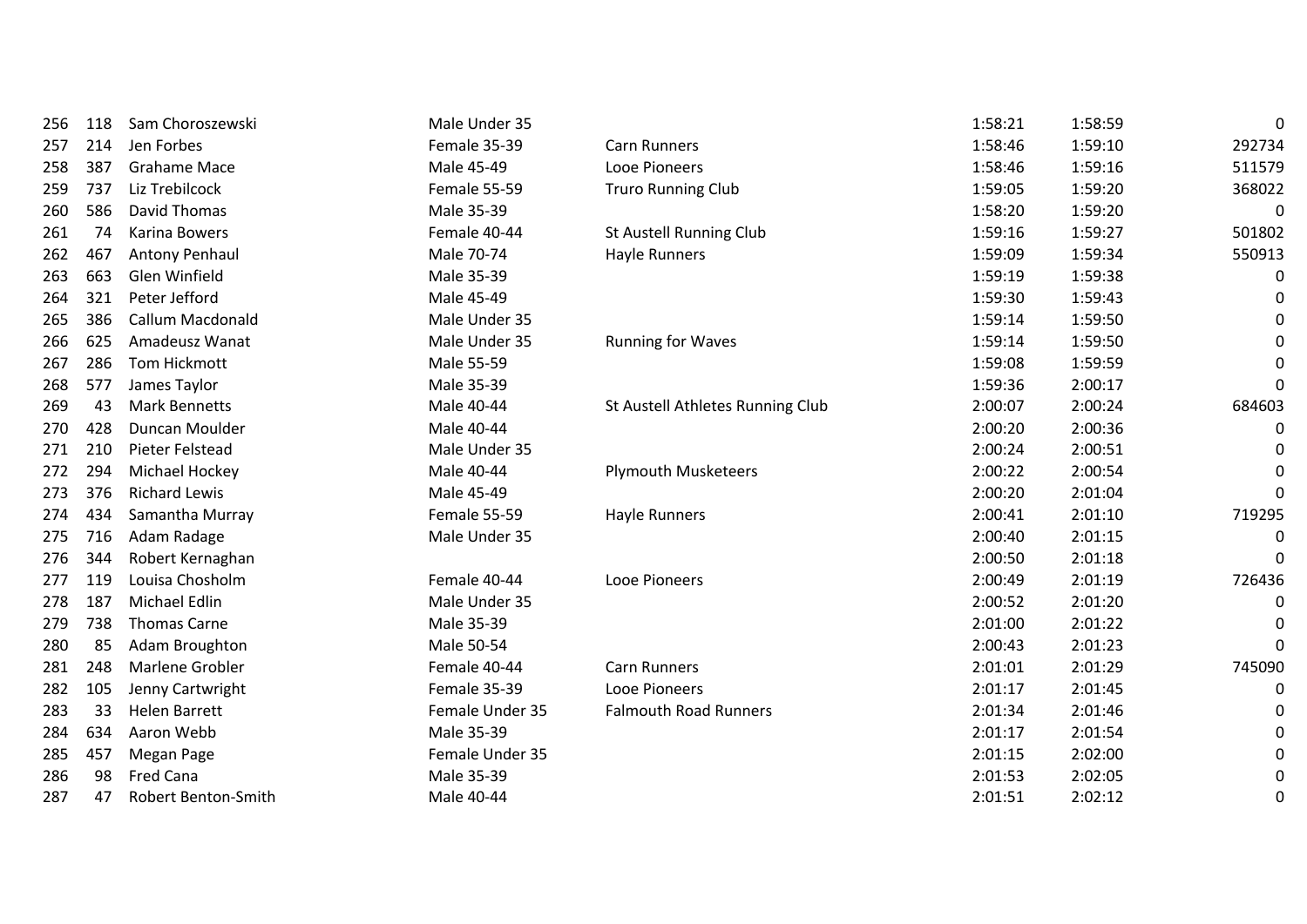| 288 | 719 | Laura Pryor           | Female Under 35 |                                  | 2:01:32 | 2:02:15 | 759644  |
|-----|-----|-----------------------|-----------------|----------------------------------|---------|---------|---------|
| 289 | 483 | Kevin Probets         | Male 45-49      |                                  | 2:01:59 | 2:02:19 | 0       |
| 290 | 213 | Jenny Fletcher        | Female 45-49    |                                  | 2:02:00 | 2:02:20 | 0       |
| 291 | 628 | Diane Warren          | Female 65-69    | Hayle Runners                    | 2:02:01 | 2:02:35 | 212431  |
| 292 | 154 | Janssen Cruz          | Male 45-49      |                                  | 2:02:16 | 2:02:47 | 0       |
| 293 | 244 | <b>Jack Greaves</b>   | Male Under 35   |                                  | 2:01:51 | 2:02:48 | 0       |
| 294 | 727 | Mark Colton-Taylor    | Male 60-64      | <b>Truro Running Club</b>        | 2:02:29 | 2:02:59 | 0       |
| 295 | 644 | <b>Brian Wiles</b>    | Male 75-79      | <b>Launceston Road Runners</b>   | 2:02:43 | 2:03:02 | 2762136 |
| 296 | 587 | <b>Helen Thomas</b>   | Female 50-54    | <b>Truro Running Club</b>        | 2:02:40 | 2:03:09 | 160186  |
| 297 | 183 | Jane Earland          | Female Under 35 | <b>Falmouth Road Runners</b>     | 2:03:02 | 2:03:20 | 0       |
| 298 | 375 | Leah Lewis            | Female Under 35 |                                  | 2:02:41 | 2:03:22 | 0       |
| 299 | 538 | Sarah-Jane Sinclair   | Female 50-54    | <b>Plymouth Musketeers</b>       | 2:02:55 | 2:03:23 | 0       |
| 300 | 306 | Tom Howard            | Male Under 35   | <b>Falmouth Road Runners</b>     | 2:02:51 | 2:03:24 | 0       |
| 301 | 309 | <b>Richard Inger</b>  | Male 50-54      |                                  | 2:02:46 | 2:03:32 | 0       |
| 302 | 22  | Paul Atyeo            | Male 55-59      |                                  | 2:03:10 | 2:03:35 | 0       |
| 303 | 418 | <b>Evie Merritt</b>   | Female Under 35 |                                  | 2:02:51 | 2:03:36 | 0       |
| 304 | 93  | Miranda Burke         | Female 50-54    | <b>Plymouth Harriers</b>         | 2:03:28 | 2:03:47 | 0       |
| 305 | 555 | <b>Lily Starling</b>  | Female Under 35 |                                  | 2:03:13 | 2:03:50 | 0       |
| 306 | 157 | <b>Ben Curry</b>      | Male Under 35   |                                  | 2:03:13 | 2:03:51 | 0       |
| 307 | 356 | Maggie Lamerton       | Female 45-49    | <b>Plymouth Musketeers</b>       | 2:03:24 | 2:03:53 | 370525  |
| 308 | 415 | Shane Meehan          | Male 35-39      | St Austell athletes Running Club | 2:03:49 | 2:04:09 | 0       |
| 309 | 435 | <b>Rachel Murt</b>    | Female 35-39    |                                  | 2:03:12 | 2:04:16 | 0       |
| 310 | 81  | Gareth Breeze         | Male 35-39      |                                  | 2:03:13 | 2:04:18 | 0       |
| 311 | 735 | Katie Bullock         | Female 35-39    | <b>Newquay Road Runners</b>      | 2:04:07 | 2:04:23 | 423501  |
| 312 | 469 | Gareth Perry          | Male 40-44      | St Austell Running Club          | 2:04:16 | 2:04:30 | 748300  |
| 313 | 449 | Lucy Oldham           | Female 45-49    | <b>East Cornwall Harriers</b>    | 2:04:11 | 2:04:38 | 686166  |
| 314 | 539 | <b>Jake Skate</b>     | Male 35-39      |                                  | 2:04:04 | 2:04:41 | 0       |
| 315 | 311 | Isabel Irwin-Bowler   | Female Under 35 | St Austell Running Club          | 2:04:20 | 2:04:43 | 587683  |
| 316 | 518 | Sarah Ryan            | Female 40-44    | Newquay Road Runners             | 2:04:27 | 2:04:50 | 0       |
| 317 | 575 | <b>Sophie Talling</b> | Female Under 35 | <b>Newquay Road Runners</b>      | 2:04:41 | 2:04:57 | 752566  |
| 318 | 197 | Charlie English       | Male Under 35   |                                  | 2:04:41 | 2:05:04 | 0       |
| 319 | 150 | Morwenna Craze        | Female Under 35 |                                  | 2:04:29 | 2:05:06 | 0       |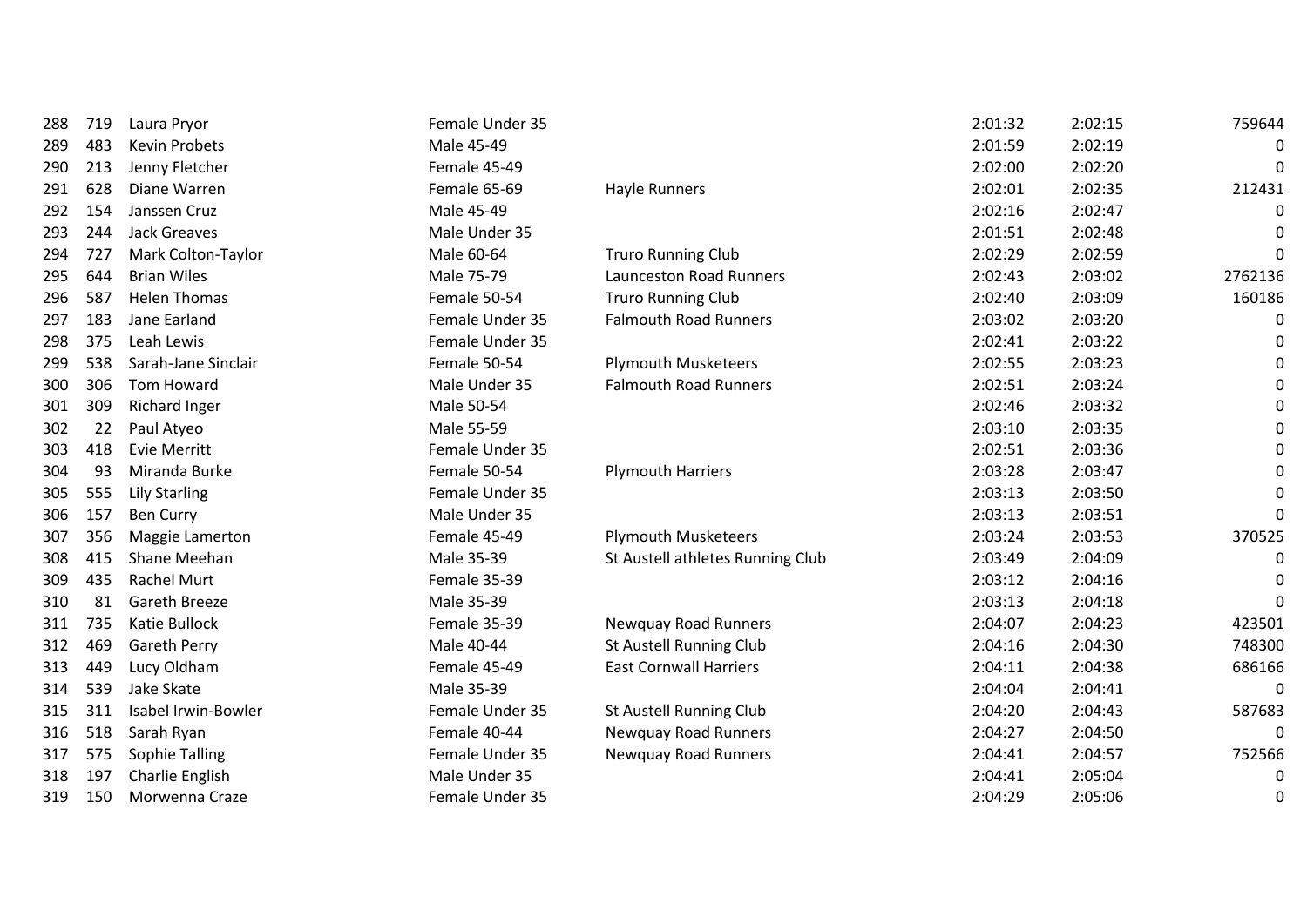| 320 | 110 | <b>Matt Chaplin</b>    | Male Under 35   |                           | 2:04:30 | 2:05:06 | 0        |
|-----|-----|------------------------|-----------------|---------------------------|---------|---------|----------|
| 321 | 296 | Nick Hodgkinson        | Male 40-44      |                           | 2:04:26 | 2:05:06 | 0        |
| 322 | 742 | Andrew Laming          | Male 50-54      |                           | 2:05:10 | 2:05:18 | 0        |
| 323 | 13  | <b>Rachel Allerton</b> | Female 35-39    |                           | 2:05:00 | 2:05:21 | 0        |
| 324 | 109 | <b>Hayley Chambers</b> | Female 35-39    |                           | 2:04:37 | 2:05:21 | 0        |
| 325 | 291 | <b>Matthew Hills</b>   | Male 40-44      | Newquay Road Runners      | 2:05:02 | 2:05:29 | 761899   |
| 326 | 59  | Edmund Ryan Biscocho   | Male Under 35   |                           | 2:04:47 | 2:05:30 | 0        |
| 327 | 186 | Killy Edgell           | Male Under 35   |                           | 2:04:55 | 2:05:33 | 0        |
| 328 | 229 | Fiona Gamble           | Female 35-39    |                           | 2:05:09 | 2:05:35 | 0        |
| 329 | 441 | <b>Red Nelson</b>      | Male 35-39      |                           | 2:05:23 | 2:05:40 | 0        |
| 330 | 350 | Stephane Kovacs        | Male Under 35   |                           | 2:05:19 | 2:05:44 | 0        |
| 331 | 11  | Elisabeth Allcorn      | Female 45-49    |                           | 2:05:24 | 2:05:46 | 0        |
| 332 | 394 | <b>Colin Martin</b>    | Male 65-69      | Newquay Road Runners      | 2:05:26 | 2:05:49 | 745094   |
| 333 | 648 | <b>Adam Williams</b>   | Male Under 35   |                           | 2:05:12 | 2:05:52 | 0        |
| 334 | 420 | Emma Mills             | Female 45-49    |                           | 2:05:28 | 2:06:03 | 0        |
| 335 | 60  | Claire Blackman        | Female 45-49    |                           | 2:05:38 | 2:06:15 | 0        |
| 336 | 136 | Lowenna Collins        | Female 35-39    |                           | 2:05:32 | 2:06:20 | 0        |
| 337 | 135 | <b>Richard Collett</b> | Male 35-39      | <b>Hayle Runners</b>      | 2:06:02 | 2:06:23 | 760591   |
| 338 | 511 | Michelle Roskilly      | Female 50-54    | Hayle runners             | 2:05:58 | 2:06:33 | 209394   |
| 339 | 569 | <b>Gary Swain</b>      | Male 55-59      | Hayle runners             | 2:06:21 | 2:06:34 | 560056   |
| 340 | 15  | Rebecca Andrews        | Female 40-44    | <b>Truro Running Club</b> | 2:06:07 | 2:06:43 | 0        |
| 341 | 199 | Paul Ensell            | Male 40-44      |                           | 2:06:27 | 2:06:46 | $\Omega$ |
| 342 | 278 | Natasha Hennings       | Female 45-49    | <b>Truro Running Club</b> | 2:06:46 | 2:07:06 | 756435   |
| 343 | 489 | Paul Railton           | Male 45-49      |                           | 2:06:53 | 2:07:10 | 745922   |
| 344 | 124 | Richard Chynoweth      | Male 40-44      | <b>Truro Running Club</b> | 2:07:16 | 2:07:18 | 382036   |
| 345 | 422 | <b>Megan Mitchell</b>  | Female 35-39    |                           | 2:06:30 | 2:07:22 | 0        |
| 346 | 552 | <b>Glyn Stanley</b>    | Male 60-64      |                           | 2:06:53 | 2:07:24 | 0        |
| 347 | 65  | Stefan Bockmann        | Male Under 35   |                           | 2:06:39 | 2:07:29 | 0        |
| 348 | 134 | Luce Coley             | Female 35-39    |                           | 2:06:39 | 2:07:32 | 0        |
| 349 | 445 | Jamie Nicholas         | Male Under 35   |                           | 2:07:08 | 2:07:32 | 0        |
| 350 | 659 | Aaron Wilson           | Male 35-39      |                           | 2:06:54 | 2:07:32 | 0        |
| 351 | 17  | <b>Emily Appaya</b>    | Female Under 35 |                           | 2:06:58 | 2:07:33 | 0        |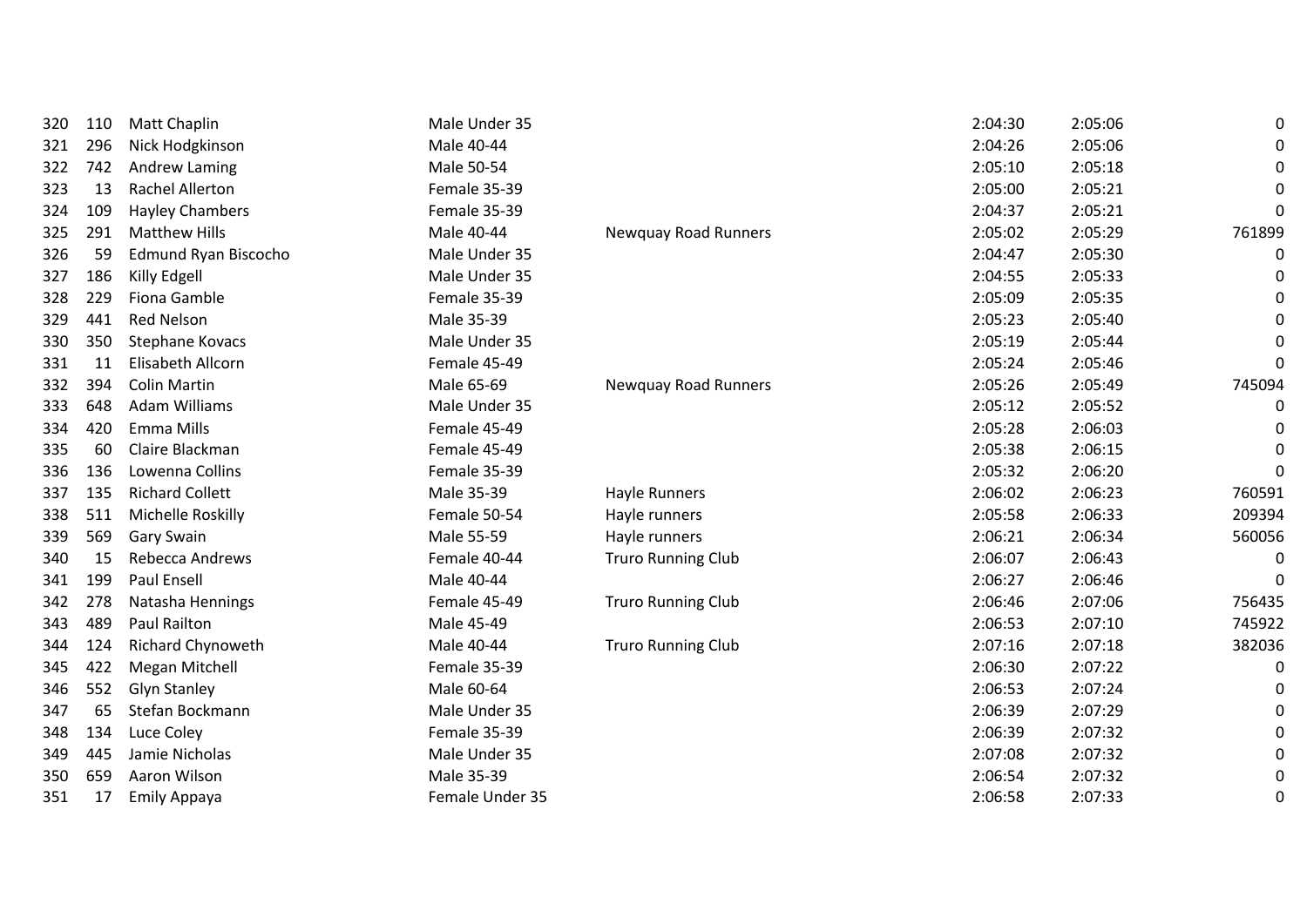| 352 | 128 | James Clover          | Male Under 35   |                                | 2:07:00 | 2:07:49 | 0        |
|-----|-----|-----------------------|-----------------|--------------------------------|---------|---------|----------|
| 353 | 236 | Eva Golley            | Female Under 35 |                                | 2:07:41 | 2:08:03 | 0        |
| 354 | 49  | Alex Berki            | Male Under 35   |                                | 2:07:16 | 2:08:05 | 0        |
| 355 | 173 | Casper Dorbin         | Male Under 35   |                                | 2:07:34 | 2:08:18 | 0        |
| 356 | 88  | Scott Brown           | Male 40-44      |                                | 2:07:36 | 2:08:19 | $\Omega$ |
| 357 | 56  | Johnathan Billing     | Male 35-39      |                                | 2:07:27 | 2:08:21 | $\Omega$ |
| 358 | 70  | Daisy Booker          | Female Under 35 | <b>Falmouth Road Runners</b>   | 2:08:16 | 2:08:34 | 722252   |
| 359 | 551 | Zac Spiers            | Male Under 35   |                                | 2:08:17 | 2:08:34 | 0        |
| 360 | 36  | <b>Terry Bartlett</b> | Male 60-64      |                                | 2:08:06 | 2:08:38 | 0        |
| 361 | 560 | Katherine Stevens     | Female 45-49    | <b>St Austell Running Club</b> | 2:08:14 | 2:08:43 | 0        |
| 362 | 527 | Jana Schultze         | Female 35-39    |                                | 2:08:43 | 2:09:01 | 0        |
| 363 | 602 | <b>Mike Turner</b>    | Male 60-64      |                                | 2:08:47 | 2:09:10 | 0        |
| 364 | 405 | <b>Ruth McCalley</b>  | Female Under 35 |                                | 2:08:41 | 2:09:12 | 0        |
| 365 | 371 | Mike Lemin            | Male 60-64      | <b>Tamar Trotters</b>          | 2:08:34 | 2:09:14 | 441618   |
| 366 | 144 | Jackie Cope           | Female 65-69    | Mudcrew running                | 2:08:52 | 2:09:17 | 0        |
| 367 | 318 | Andrew Jay            | Male 45-49      | <b>St Austell Running Club</b> | 2:08:50 | 2:09:19 | 0        |
| 368 | 715 | Erin Wainwright       | Female Under 35 |                                | 2:08:53 | 2:09:28 | 0        |
| 369 | 726 | Jurg Ehmann           | Male 55-59      |                                | 2:08:49 | 2:09:32 | 0        |
| 370 | 216 | Emma Forster          | Female 45-49    |                                | 2:09:03 | 2:09:34 | 0        |
| 371 | 24  | Jonathan Baglow       | Male Under 35   |                                | 2:08:53 | 2:09:43 | 0        |
| 372 | 335 | Eleanor Jubb          | Female 40-44    |                                | 2:09:10 | 2:09:57 | $\Omega$ |
| 373 | 437 | <b>Helen Myatt</b>    | Female Under 35 | <b>Truro Running Club</b>      | 2:09:43 | 2:10:09 | 748379   |
| 374 | 369 | <b>Trevor Lee</b>     | Male 60-64      | <b>Truro Running Club</b>      | 2:09:42 | 2:10:14 | 533489   |
| 375 | 481 | <b>Tom Powell</b>     | Male Under 35   |                                | 2:10:03 | 2:10:19 | 0        |
| 376 | 490 | Christopher Ramsden   | Male Under 35   |                                | 2:10:03 | 2:10:19 | 0        |
| 377 | 553 | <b>Ryan Stanley</b>   | Male Under 35   |                                | 2:09:44 | 2:10:41 | 0        |
| 378 | 563 | <b>Juliet Stewart</b> | Female 55-59    | <b>Truro Running Club</b>      | 2:10:24 | 2:10:44 | 454043   |
| 379 | 30  | <b>Issey Barnes</b>   | Female Under 35 |                                | 2:10:19 | 2:10:51 | 0        |
| 380 | 18  | Louise Armitage       | Female 40-44    | <b>Plymouth Musketeers</b>     | 2:10:25 | 2:10:54 | 0        |
| 381 | 643 | Demelza Widdershoven  | Female 40-44    | Carn Runners                   | 2:10:32 | 2:11:01 | 385026   |
| 382 | 99  | <b>Bruce Carey</b>    | Male Under 35   |                                | 2:10:46 | 2:11:11 | 0        |
| 383 | 261 | Emma Harris           | Female Under 35 |                                | 2:10:56 | 2:11:29 | 0        |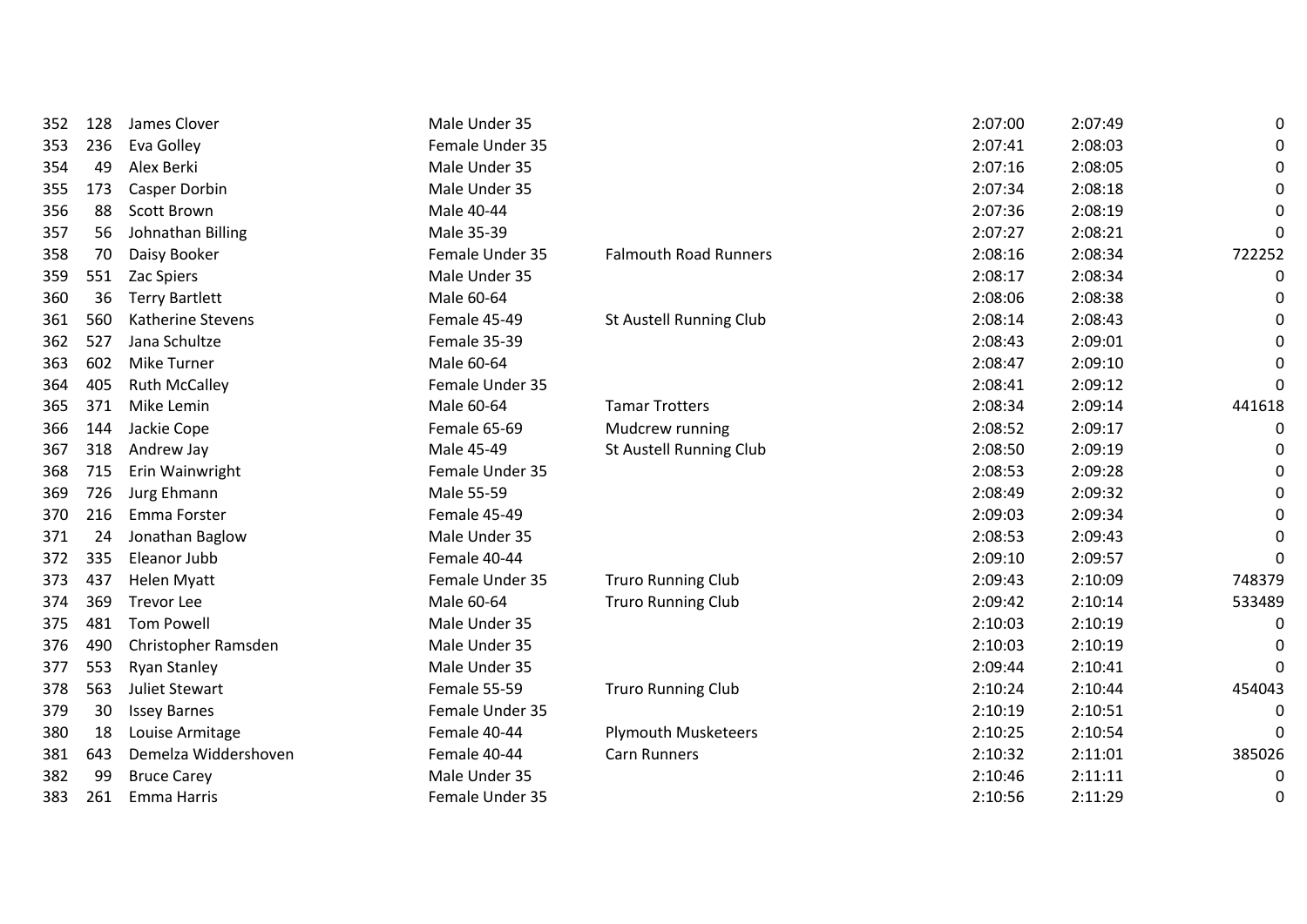| 384 | 711 | <b>Matthew Wareham</b>  | Male Under 35   |                              | 2:11:08 | 2:11:39 | 0       |
|-----|-----|-------------------------|-----------------|------------------------------|---------|---------|---------|
| 385 | 674 | Stephen Young           | Male 50-54      | 100 Marathon Club            | 2:11:14 | 2:11:47 | 0       |
| 386 | 600 | <b>Bartek Troczka</b>   | Male Under 35   |                              | 2:11:28 | 2:11:50 | 0       |
| 387 | 71  | Sarah Booker            | Female 50-54    | <b>Falmouth Road Runners</b> | 2:11:41 | 2:12:05 | 579805  |
| 388 | 353 | <b>Arthur Laloe</b>     | Male 35-39      |                              | 2:12:01 | 2:12:24 | 0       |
| 389 | 35  | Joanne Barry            | Female 45-49    | JP Fitness Cornwall          | 2:11:57 | 2:12:28 | 452156  |
| 390 | 717 | Chris Campbell          | Male 50-54      | Hayle Runners                | 2:11:36 | 2:12:36 | 771105  |
| 391 | 570 | Matt Swain              | Male 50-54      |                              | 2:11:37 | 2:12:36 | 0       |
| 392 | 385 | Amy Lycett              | Female 45-49    | <b>Newquay Road Runners</b>  | 2:11:56 | 2:12:41 | 0       |
| 393 | 162 | <b>Steve Davey</b>      | Male 50-54      |                              | 2:12:17 | 2:12:51 | 748585  |
| 394 | 83  | <b>Michael Brereton</b> | Male 40-44      | Camelford Up And Running     | 2:11:53 | 2:12:52 | 0       |
| 395 | 740 | <b>Edwin Heffer</b>     | Male 60-64      |                              | 2:12:45 | 2:12:54 | 0       |
| 396 | 111 | <b>Beth Chapman</b>     | Female 40-44    |                              | 2:12:18 | 2:12:55 | 0       |
| 397 | 556 | Jane Stedman            | Female 55-59    | 100 Marathon Club            | 2:12:22 | 2:12:57 | 0       |
| 398 | 529 | Susheela Searle         | Female 45-49    |                              | 2:12:22 | 2:13:00 | 0       |
| 399 | 736 | Clare Budge             | Female 45-49    | St Austell Running Club      | 2:12:31 | 2:13:01 | 2800724 |
| 400 | 301 | Tom Holway              | Male 40-44      |                              | 2:12:14 | 2:13:10 | 0       |
| 401 | 585 | Dan Thomas              | Male 40-44      |                              | 2:12:33 | 2:13:11 | 0       |
| 402 | 63  | Debbie Blewett          | Female 40-44    |                              | 2:12:34 | 2:13:11 | 0       |
| 403 | 96  | <b>Max Burrows</b>      | Male 60-64      |                              | 2:13:06 | 2:13:34 | 0       |
| 404 | 734 | Johnny Lewis            | Male 55-59      |                              | 2:12:50 | 2:13:35 | 0       |
| 405 | 288 | <b>Tim Hicks</b>        | Male 35-39      |                              | 2:12:59 | 2:13:53 | 0       |
| 406 | 479 | Cherry Powell           | Female 55-59    | <b>Plymouth Musketeers</b>   | 2:13:25 | 2:13:55 | 0       |
| 407 | 626 | Carly Wardle            | Female Under 35 | <b>Plymouth Musketeers</b>   | 2:13:24 | 2:13:55 | 0       |
| 408 | 282 | Andrew Hetherington     | Male 45-49      |                              | 2:13:47 | 2:14:29 | 0       |
| 409 | 84  | Marta Brodzik           | Female 40-44    |                              | 2:13:53 | 2:14:29 | 0       |
| 410 | 673 | Sarah Young             | Female 45-49    |                              | 2:13:48 | 2:14:35 | 0       |
| 411 | 188 | Michael Edmondson       | Male 40-44      |                              | 2:13:54 | 2:14:40 | 0       |
| 412 | 365 | Mark Lawther            | Male 50-54      |                              | 2:13:53 | 2:14:47 | 0       |
| 413 | 329 | Anna Jones              | Female Under 35 |                              | 2:14:10 | 2:15:00 | 93      |
| 414 | 651 | <b>Carl Williams</b>    | Male 45-49      |                              | 2:14:41 | 2:15:18 | 0       |
| 415 | 515 | 1 Rowe                  | Female Under 35 |                              | 2:14:59 | 2:15:24 | 0       |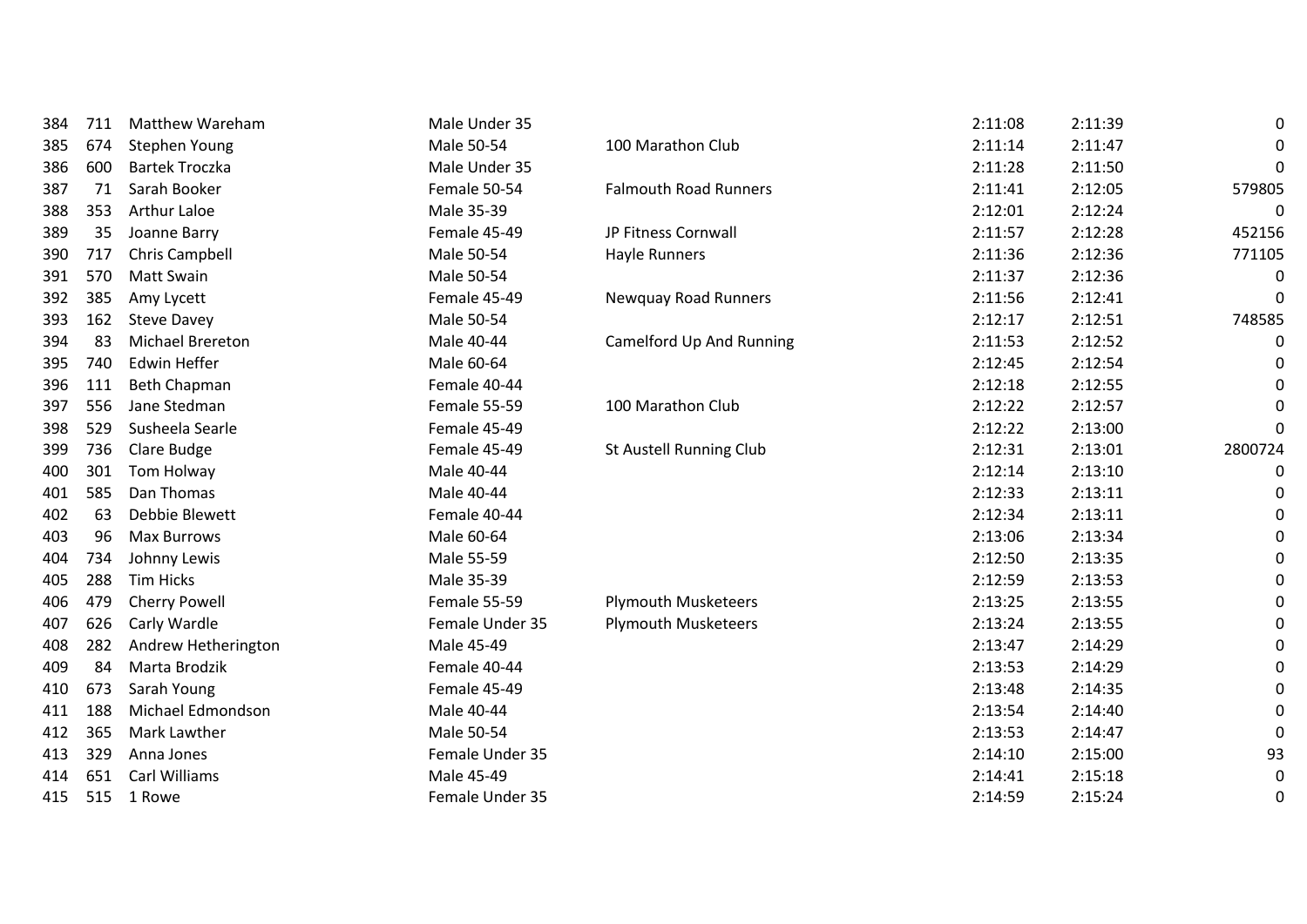| 416 | 504 | Janet Ritchie            | Female 60-64    | <b>Carn Runners</b>               | 2:14:47 | 2:15:25 | 315324   |
|-----|-----|--------------------------|-----------------|-----------------------------------|---------|---------|----------|
| 417 | 227 | Neil Furlonger           | Male 35-39      |                                   | 2:15:15 | 2:15:39 | 0        |
| 418 | 456 | Lee Padgeth              | Male Under 35   |                                   | 2:14:55 | 2:15:41 | 0        |
| 419 | 217 | <b>Tegan Forwood</b>     | Female Under 35 |                                   | 2:14:55 | 2:15:41 | 0        |
| 420 | 549 | Laura Spargo             | Female 35-39    | <b>Truro Running Club</b>         | 2:15:20 | 2:15:46 |          |
| 421 | 181 | <b>Ben Dutton</b>        | Male Under 35   |                                   | 2:15:14 | 2:15:48 | 0        |
| 422 | 257 | Neil Ham                 | Male 55-59      | JP Fitness Cornwall               | 2:15:26 | 2:15:57 | 474045   |
| 423 | 108 | <b>Emily Chalmers</b>    | Female 35-39    |                                   | 2:15:06 | 2:16:00 | 0        |
| 424 | 205 | Lee Fairley              | Male 40-44      |                                   | 2:15:17 | 2:16:08 | 0        |
| 425 | 270 | <b>Ben Hawke</b>         | Male 40-44      | The Peculiars                     | 2:15:17 | 2:16:08 | 0        |
| 426 | 348 | Elena Kirwan             | Female Under 35 |                                   | 2:15:33 | 2:16:10 | 0        |
| 427 | 720 | James Hollamby           | Male Under 35   |                                   | 2:15:33 | 2:16:10 | 0        |
| 428 | 141 | Damian Cook              | Male 50-54      | Bys Vyken Race Team               | 2:15:15 | 2:16:10 | 368264   |
| 429 | 462 | Morwenna Paterson        | Female 45-49    | JP Fitness Cornwall               | 2:15:53 | 2:16:24 | 0        |
| 430 | 287 | Alan Hicks               | Male 50-54      | Newquay Road Runners              | 2:16:00 | 2:16:27 | 0        |
| 431 | 409 | Robyn McLean             | Female Under 35 |                                   | 2:15:53 | 2:16:28 | 0        |
| 432 | 525 | Jenny Saunter            | Female 55-59    | <b>Bodmin Womens Running Club</b> | 2:15:54 | 2:16:33 | 0        |
| 433 | 460 | Ali Parsons              | Female 40-44    | <b>Bodmin Womens Running Club</b> | 2:16:01 | 2:16:40 | 0        |
| 434 | 253 | <b>Eloise Hall</b>       | Female Under 35 |                                   | 2:16:24 | 2:16:43 | 0        |
| 435 | 499 | <b>Cameron Richards</b>  | Male Under 35   |                                   | 2:15:50 | 2:16:44 | 0        |
| 436 | 722 | Sarah Taylor             | Female Under 35 |                                   | 2:16:12 | 2:16:47 | 0        |
| 437 | 153 | James Cruise             | Male Under 35   |                                   | 2:16:29 | 2:16:48 | 0        |
| 438 | 540 | <b>Tony Skelly</b>       | Male 55-59      |                                   | 2:16:05 | 2:16:51 | $\Omega$ |
| 439 | 245 | <b>Tamara Greet</b>      | Female 45-49    | JP Fitness Cornwall               | 2:16:30 | 2:17:01 | 678330   |
| 440 | 519 | Abigail Sadler           | Female Under 35 |                                   | 2:16:15 | 2:17:05 | 0        |
| 441 | 211 | Donna Fisher             | Female 35-39    | <b>Newquay Road Runners</b>       | 2:16:40 | 2:17:07 | 0        |
| 442 | 23  | <b>Ruth Avery</b>        | Female 45-49    | JP Fitness Cornwall               | 2:16:47 | 2:17:18 | 0        |
| 443 | 516 | <b>Gareth Rowett</b>     | Male 35-39      | <b>St Austell Running Club</b>    | 2:16:50 | 2:17:19 | 0        |
| 444 | 180 | Emma Dunne               | Female 45-49    | <b>Plymouth Musketeers</b>        | 2:17:10 | 2:17:43 | 0        |
| 445 | 603 | Samantha Turner          | Female 50-54    | <b>Plymouth Musketeers</b>        | 2:17:12 | 2:17:44 | 671971   |
| 446 | 184 | <b>Catherine Eastman</b> | Female 35-39    |                                   | 2:17:30 | 2:18:02 | 749984   |
| 447 | 451 | Hayley Orchard           | Female 45-49    |                                   | 2:17:29 | 2:18:15 | 0        |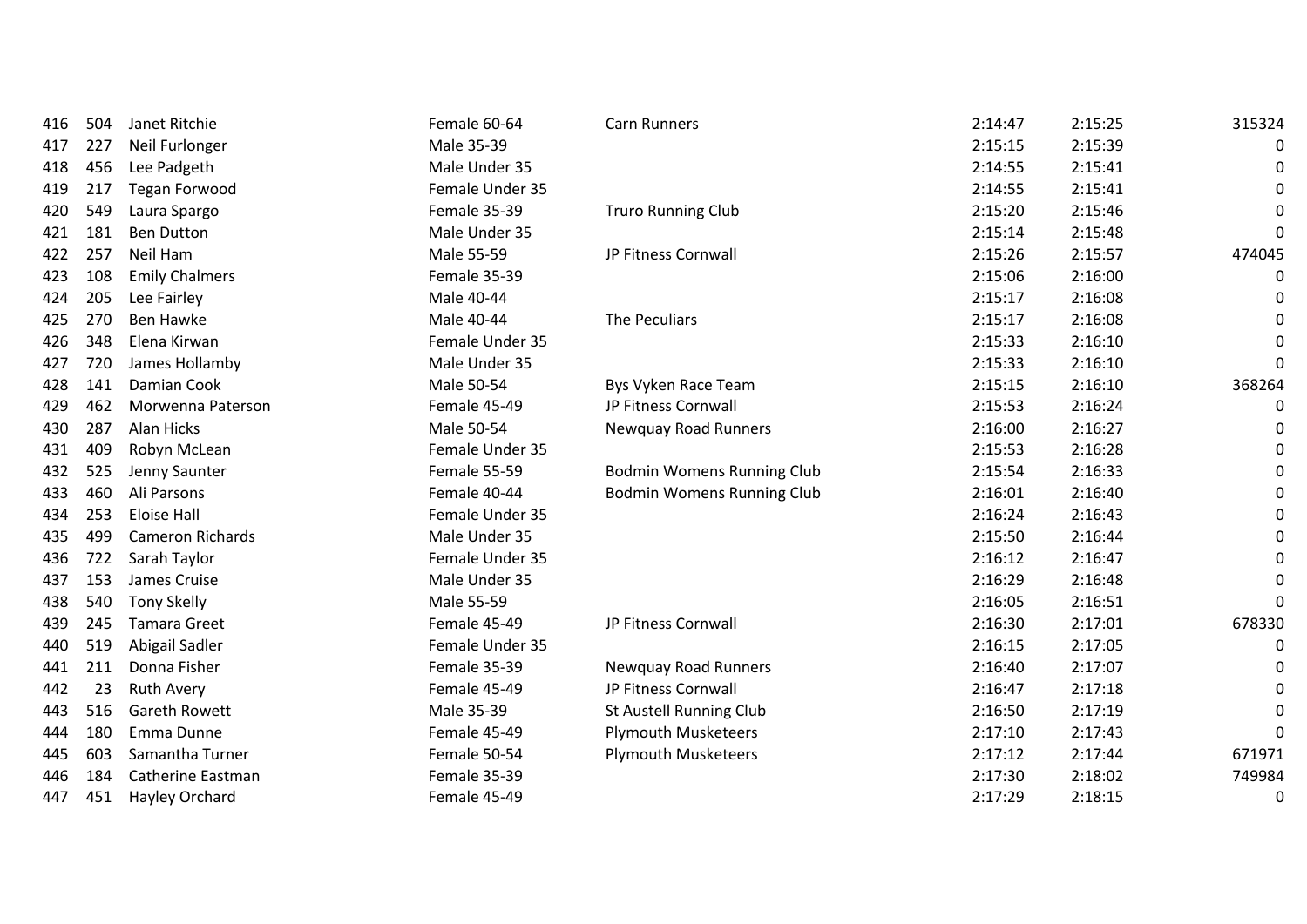| 448 | 402 | Katie Maundrell          | Female Under 35 |                                | 2:17:42 | 2:18:32 | 0            |
|-----|-----|--------------------------|-----------------|--------------------------------|---------|---------|--------------|
| 449 | 702 | <b>Frances Evans</b>     | Female 45-49    |                                | 2:17:52 | 2:18:40 | 0            |
| 450 | 432 | Abby Mundell             | Female Under 35 |                                | 2:17:49 | 2:18:41 | 0            |
| 451 | 433 | James Mundell            | Male 50-54      |                                | 2:17:50 | 2:18:43 | 0            |
| 452 | 412 | Samuel McQuigg           |                 |                                | 2:18:09 | 2:18:48 | 0            |
| 453 | 106 | <b>Charlotte Carvell</b> | Female 45-49    | <b>Plymouth Musketeers</b>     | 2:18:27 | 2:19:00 | 0            |
| 454 | 721 | <b>Olivia Downs</b>      | Female Under 35 |                                | 2:18:35 | 2:19:11 | 0            |
| 455 | 140 | Philip Conroy            | Male 65-69      |                                | 2:18:47 | 2:19:27 | 0            |
| 456 | 293 | Philippa Hipkiss         | Female Under 35 |                                | 2:18:36 | 2:19:29 | 0            |
| 457 | 339 | <b>Gerard Kelly</b>      | Male Under 35   |                                | 2:18:37 | 2:19:30 | $\mathbf{0}$ |
| 458 | 421 | John Mitchell            | Male 60-64      | <b>Carn Runners</b>            | 2:18:59 | 2:19:37 | 423850       |
| 459 | 82  | Nicky Brenton            | Female 50-54    | <b>Bodmin Road Runners</b>     | 2:19:06 | 2:19:41 | 579695       |
| 460 | 669 | Ben Wright               | Male 35-39      |                                | 2:18:49 | 2:19:42 | 0            |
| 461 | 112 | Sharon Chapman           | Female 50-54    | <b>Newquay Road Runners</b>    | 2:19:29 | 2:19:57 | 748422       |
| 462 | 401 | <b>Ruth Matthews</b>     | Female Under 35 |                                | 2:19:08 | 2:20:08 | 0            |
| 463 | 8   | Emma Alee                | Female 40-44    | <b>Plymouth Musketeers</b>     | 2:19:41 | 2:20:15 | 0            |
| 464 | 502 | lan Ringer               | Male 75-79      | <b>Bodmin Road Runners</b>     | 2:19:43 | 2:20:18 | 274470       |
| 465 | 596 | Linda Tout               | Female 70-74    | <b>Tamar Trotters</b>          | 2:19:51 | 2:20:21 | 726579       |
| 466 | 615 | Ali Walker               | Female 50-54    | <b>Truro Running Club</b>      | 2:19:55 | 2:20:39 | 748246       |
| 467 | 145 | Gail Cory                | Female 50-54    | <b>East Cornwall Harriers</b>  | 2:19:52 | 2:20:40 | 728417       |
| 468 | 172 | Dawn Diprose             | Female 55-59    | <b>East Cornwall Harriers</b>  | 2:19:52 | 2:20:40 | 0            |
| 469 | 605 | Jonathan Tyler           | Male 40-44      |                                | 2:20:09 | 2:20:50 | 0            |
| 470 | 80  | Sarah Braybrooke         | Female Under 35 |                                | 2:20:11 | 2:20:52 | $\mathbf{0}$ |
| 471 | 707 | Ella Tolliday            | Female Under 35 |                                | 2:20:34 | 2:20:59 | $\mathbf{0}$ |
| 472 | 247 | Sally Griffiths          | Female 45-49    | <b>Truro Running Club</b>      | 2:20:26 | 2:21:11 | 748238       |
| 473 | 132 | Alison Colclough         | Female 35-39    |                                | 2:20:30 | 2:21:17 | 0            |
| 474 | 237 | Ray Goodright            | Male 70-74      | <b>East Cornwall Harriers</b>  | 2:20:28 | 2:21:18 | 748133       |
| 475 | 238 | Jamie Gore               | Female 35-39    | Hayle Runners                  | 2:20:24 | 2:21:21 | 744941       |
| 476 | 583 | <b>Katherine Terris</b>  | Female Under 35 |                                | 2:20:30 | 2:21:25 | 0            |
| 477 | 354 | Greg Lamb                | Male 40-44      |                                | 2:21:09 | 2:21:51 | 0            |
| 478 | 363 | Emma Lawry               | Female 45-49    | <b>St Austell Running Club</b> | 2:21:31 | 2:22:05 | 690547       |
| 479 | 215 | Rachel Ford              | Female 45-49    |                                | 2:21:25 | 2:22:11 | 0            |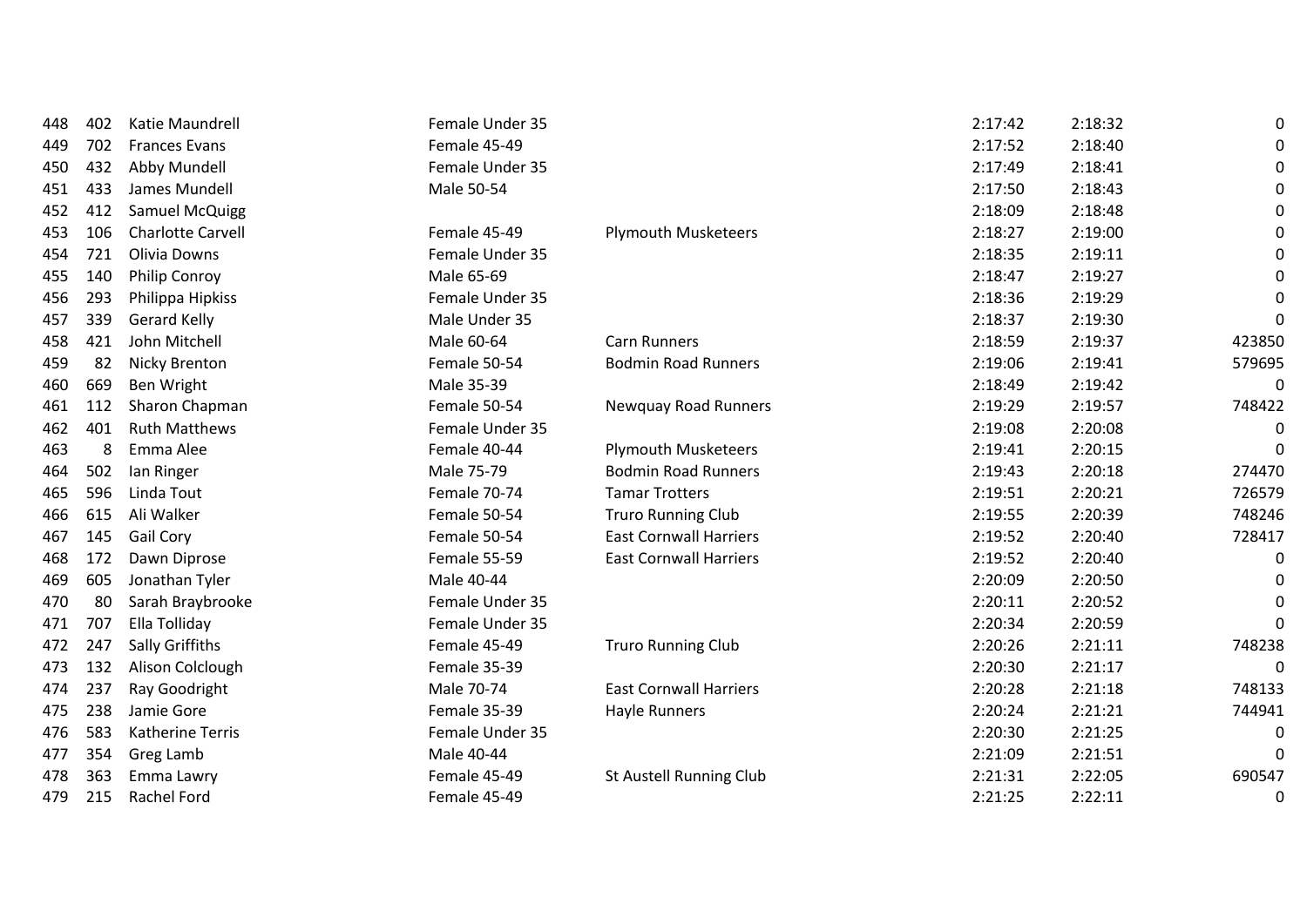| 480 | 714 | Hugo Keeble             | Male Under 35   |                                   | 2:21:51 | 2:22:24 | 0        |
|-----|-----|-------------------------|-----------------|-----------------------------------|---------|---------|----------|
| 481 | 137 | Luke Collins            | Male 35-39      |                                   | 2:21:44 | 2:22:25 | 0        |
| 482 | 739 | Natalie Hamill          | Female Under 35 |                                   | 2:21:45 | 2:22:26 | $\Omega$ |
| 483 | 381 | Wendy Lowe              | Female 65-69    | Bodmin Womens Running Club        | 2:22:02 | 2:22:41 | 430070   |
| 484 | 281 | Phillip Henwood         | Male 45-49      | <b>Newquay Road Runners</b>       | 2:22:05 | 2:22:46 | 371063   |
| 485 | 670 | Douglas Wright          | Male 55-59      |                                   | 2:22:31 | 2:22:56 | $\Omega$ |
| 486 | 38  | John Beard              | Male 40-44      | <b>Newquay Road Runners</b>       | 2:22:40 | 2:23:07 | $\Omega$ |
| 487 | 116 | Lucy Chilcott           | Female 45-49    | <b>Bristol &amp; West</b>         | 2:22:49 | 2:23:28 | 767701   |
| 488 | 102 | Elizabeth Carthew       | Female 45-49    | <b>Bodmin Womens Running Club</b> | 2:22:55 | 2:23:35 | 0        |
| 489 | 89  | Kelly Brumhead          | Female 45-49    | <b>Plymouth Musketeers</b>        | 2:23:24 | 2:23:54 |          |
| 490 | 352 | Laura Lake              | Female Under 35 |                                   | 2:23:23 | 2:23:55 | 0        |
| 491 | 534 | Rebecca Shore           | Female 50-54    | St Austell Running Club           | 2:23:22 | 2:23:56 | 691229   |
| 492 | 506 | Jasmine Robinson        | Female Under 35 | <b>Plymouth Musketeers</b>        | 2:23:33 | 2:24:06 | 0        |
| 493 | 168 | Rhys Dedman-Harris      | Male Under 35   |                                   | 2:24:00 | 2:24:22 | 0        |
| 494 | 178 | Vicki Dunn              | Female 40-44    | <b>Plymouth Musketeers</b>        | 2:24:03 | 2:24:34 | 470240   |
| 495 | 58  | Sarah Birchett          | Female 40-44    |                                   | 2:24:22 | 2:24:50 | 0        |
| 496 | 425 | Ed Morgan               | Male Under 35   |                                   | 2:24:09 | 2:24:58 | $\Omega$ |
| 497 | 336 | Michelle Kanes          | Female 35-39    | <b>Newquay Road Runners</b>       | 2:24:40 | 2:25:04 | $\Omega$ |
| 498 | 461 | <b>Matthew Pascoe</b>   | Male Under 35   |                                   | 2:24:36 | 2:25:34 | 0        |
| 499 | 359 | <b>Bryony Lane</b>      | Female 40-44    |                                   | 2:24:52 | 2:25:40 | 0        |
| 500 | 48  | Kirsty Bergonzi         | Female Under 35 |                                   | 2:25:32 | 2:26:24 | $\Omega$ |
| 501 | 104 | Deborah Cartlidge       | Female 45-49    | Almost athletes                   | 2:25:31 | 2:26:24 | 0        |
| 502 | 201 | Des Evans               | Male 70-74      | <b>Newquay Road Runners</b>       | 2:26:05 | 2:26:32 | 631285   |
| 503 | 523 | <b>Emma Sanders</b>     | Female 45-49    |                                   | 2:25:48 | 2:26:36 | 0        |
| 504 | 290 | Lindsey Higman          | Female 55-59    |                                   | 2:26:06 | 2:26:58 | $\Omega$ |
| 505 | 646 | <b>Robert Willcocks</b> | Male 60-64      | <b>Falmouth Road Runners</b>      | 2:26:39 | 2:27:03 | 0        |
| 506 | 29  | <b>Claire Barlow</b>    | Female 45-49    | <b>Bodmin Road Runners</b>        | 2:26:42 | 2:27:18 | 555073   |
| 507 | 608 | Guilherme Vanstaen      | Male Under 35   |                                   | 2:26:23 | 2:27:19 | 0        |
| 508 | 346 | Louise King             | Female 55-59    | <b>Plymouth Musketeers</b>        | 2:27:04 | 2:27:45 | 0        |
| 509 | 345 | <b>Bryan King</b>       | Male 65-69      | <b>Plymouth Musketeers</b>        | 2:27:04 | 2:27:45 | 0        |
| 510 | 115 | Lucy Charnley           | Female Under 35 |                                   | 2:26:58 | 2:27:47 | 0        |
| 511 | 419 | <b>Bryan Mills</b>      | Male 50-54      |                                   | 2:26:47 | 2:27:47 | 647335   |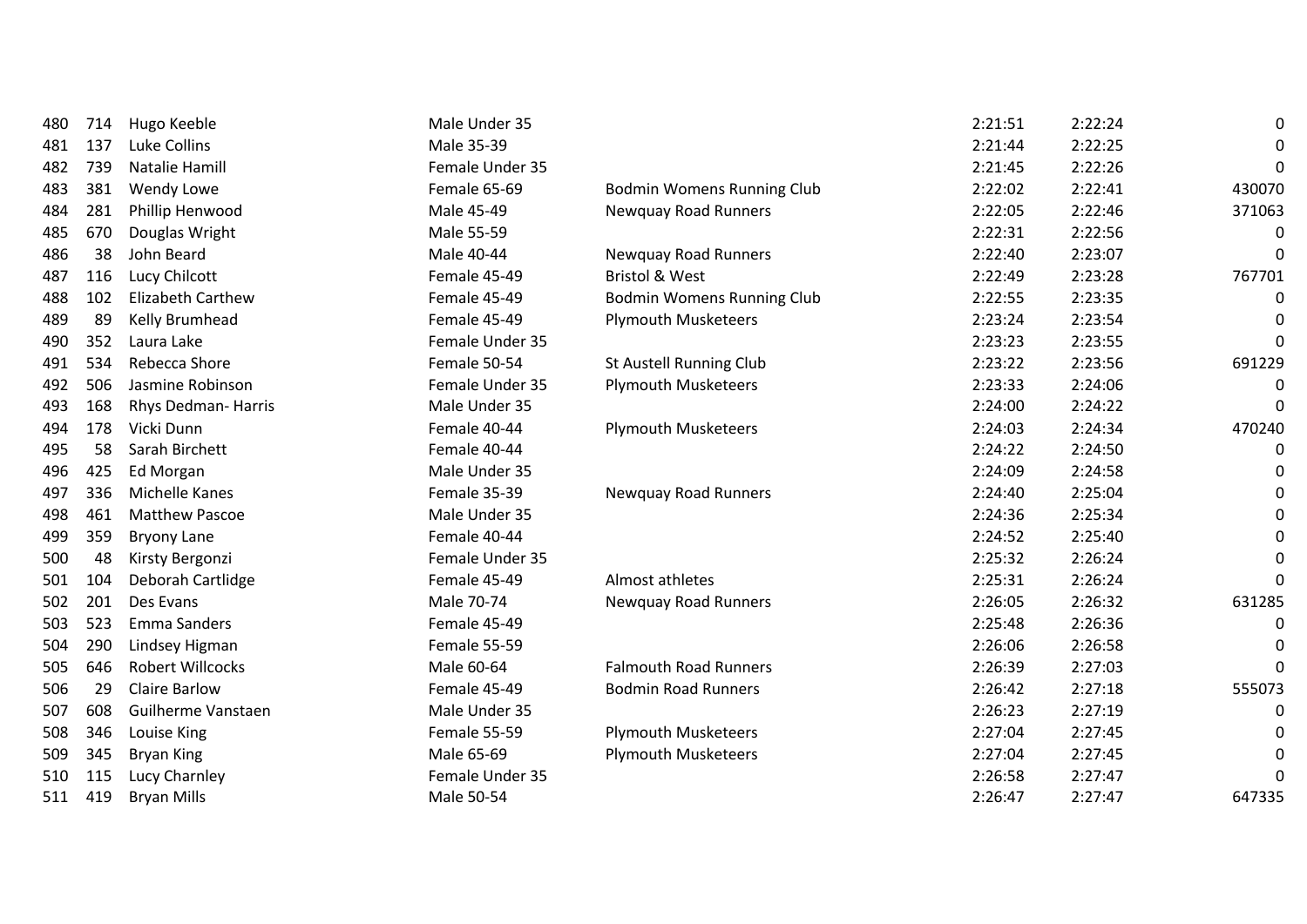| 512 | 403 | <b>Richard May</b>    | Male 55-59      |                                | 2:27:08 | 2:27:55 | 0        |
|-----|-----|-----------------------|-----------------|--------------------------------|---------|---------|----------|
| 513 | 565 | <b>Tamsyn Stock</b>   | Female 35-39    |                                | 2:27:23 | 2:28:08 | 0        |
| 514 | 100 | Maria Carey           | Female 40-44    |                                | 2:28:00 | 2:28:48 | 0        |
| 515 | 302 | Donna Honeybun        | Female 40-44    |                                | 2:28:29 | 2:29:05 | 0        |
| 516 | 121 | Rachael Church        | Female 50-54    |                                | 2:28:23 | 2:29:05 | 0        |
| 517 | 315 | Emma James            | Female 45-49    |                                | 2:28:29 | 2:29:05 | 0        |
| 518 | 4   | Hannah Adams          | Female 40-44    | St Austell Running Club        | 2:28:32 | 2:29:07 | 764877   |
| 519 | 267 | Debbie Harrison-Webb  | Female 50-54    | Hayle Runners                  | 2:28:26 | 2:29:21 | 0        |
| 520 | 255 | Wim Halsema           | Male 60-64      |                                | 2:29:16 | 2:29:40 | 0        |
| 521 | 581 | Willeke Teeuwen       | Female 60-64    |                                | 2:29:16 | 2:29:40 | 0        |
| 522 | 161 | James Danks           | Male 40-44      | <b>Falmouth Road Runners</b>   | 2:29:19 | 2:29:45 | 0        |
| 523 | 75  | Rosie Bown            | Female Under 35 |                                | 2:28:55 | 2:29:53 | 0        |
| 524 | 42  | Morwenna Bennett      | Female 55-59    |                                | 2:29:13 | 2:30:02 | 0        |
| 525 | 471 | Geza Petrucsik        | Male 35-39      |                                | 2:29:40 | 2:30:12 | 0        |
| 526 | 226 | Gemma Fudge           | Female Under 35 |                                | 2:30:21 | 2:30:26 | 0        |
| 527 | 73  | David Bowden          | Male 35-39      |                                | 2:29:43 | 2:30:29 | 0        |
| 528 | 729 | David Bowden          | Male 35-39      |                                | 2:29:43 | 2:30:29 | $\Omega$ |
| 529 | 305 | <b>Claire Hosking</b> | Female 35-39    |                                | 2:29:41 | 2:30:38 | 0        |
| 530 | 621 | <b>Rachel Wallis</b>  | Female 40-44    |                                | 2:29:42 | 2:30:39 | $\Omega$ |
| 531 | 627 | Karen Warner          | Female 55-59    | <b>Newquay Road Runners</b>    | 2:30:45 | 2:31:23 | 748020   |
| 532 | 547 | <b>Nicky Sowerby</b>  | Female 55-59    | <b>Truro Running Club</b>      | 2:31:01 | 2:31:31 | 420986   |
| 533 | 279 | Sara Henry            | Female 50-54    |                                | 2:31:14 | 2:31:47 | 0        |
| 534 | 280 | Stephen Henry         | Male 50-54      | <b>Newquay Road Runners</b>    | 2:31:14 | 2:31:47 | 758678   |
| 535 | 741 | John Barnes           | Male 60-64      | <b>Launceston Road Runners</b> | 2:31:02 | 2:31:56 | 0        |
| 536 | 295 | Kate Hockley          |                 |                                | 2:31:08 | 2:31:59 | 0        |
| 537 | 370 | Jenna Legge           | Female 35-39    |                                | 2:31:09 | 2:31:59 | $\Omega$ |
| 538 | 327 | Sarah Johns           | Female 40-44    | <b>Mounts Bay Harriers</b>     | 2:31:08 | 2:32:00 | 514834   |
| 539 | 86  | Matthew Brown         | Male 35-39      |                                | 2:31:21 | 2:32:04 | 0        |
| 540 | 170 | <b>Matt Dickinson</b> | Male 40-44      |                                | 2:31:28 | 2:32:20 | 0        |
| 541 | 576 | Lesley Taphouse       | Female 60-64    | <b>Bodmin Road Runners</b>     | 2:31:40 | 2:32:22 | 0        |
| 542 | 241 | Thomas Grafton        | Male 45-49      | <b>Truro Running Club</b>      | 2:31:47 | 2:32:34 | 671583   |
| 543 | 298 | Julie Hogan           | Female 55-59    |                                | 2:31:48 | 2:32:37 | 0        |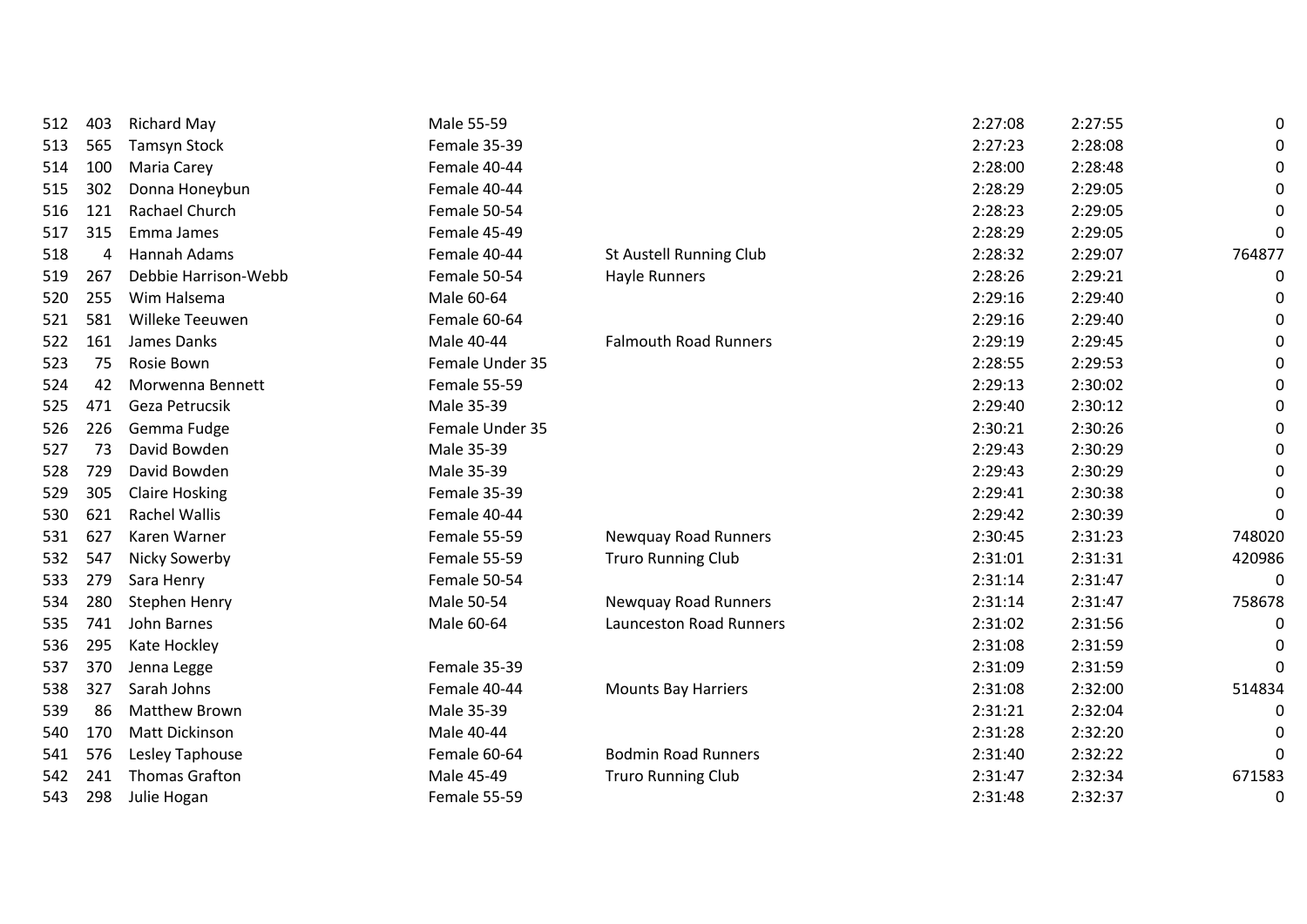| 544 | 439 | Jane Naylor           | Female 60-64    | Hayle Runners                  | 2:32:11 | 2:32:46 | 650028   |
|-----|-----|-----------------------|-----------------|--------------------------------|---------|---------|----------|
| 545 | 254 | <b>Marianne Hall</b>  | Female 35-39    |                                | 2:31:59 | 2:32:52 | 0        |
| 546 | 396 | Jacqui Martin         | Female 50-54    | <b>St Austell Running Club</b> | 2:32:39 | 2:33:23 | 434324   |
| 547 | 158 | <b>Ester Curry</b>    | Female Under 35 |                                | 2:32:45 | 2:33:42 | 0        |
| 548 | 620 | <b>Maddy Wallis</b>   | Female Under 35 |                                | 2:32:59 | 2:33:45 | 0        |
| 549 | 526 | Rose Savidge          | Female 40-44    |                                | 2:33:28 | 2:34:28 | 0        |
| 550 | 454 | Austen Osborne        | Male 45-49      | <b>Mawnan Runners</b>          | 2:33:40 | 2:34:37 | 550526   |
| 551 | 636 | <b>Heather Wells</b>  | Female 50-54    |                                | 2:33:46 | 2:34:39 | 0        |
| 552 | 28  | Lindsay Ball          | Female 40-44    |                                | 2:34:45 | 2:35:30 | 0        |
| 553 | 491 | Zoe Redgrove          | Female 45-49    | Emerson's Green Running Club   | 2:34:37 | 2:35:37 | 0        |
| 554 | 203 | Samantha Ewart        | Female 45-49    | <b>St Austell Running Club</b> | 2:35:20 | 2:36:04 | 431617   |
| 555 | 562 | S Stevens             | Female 45-49    |                                | 2:36:24 | 2:37:13 | 0        |
| 556 | 240 | Emma Gower            | Female Under 35 | Bodmin Womens Running Club     | 2:36:34 | 2:37:13 | 0        |
| 557 | 407 | India McCormick       | Female Under 35 |                                | 2:36:27 | 2:37:16 | 0        |
| 558 | 130 | <b>Bradley Cock</b>   | Male Under 35   |                                | 2:36:27 | 2:37:17 | 0        |
| 559 | 142 | Lizzy Cook            | Female 35-39    |                                | 2:37:08 | 2:37:51 | 0        |
| 560 | 579 | John Teagle           | Male 70-74      |                                | 2:37:54 | 2:38:43 | 0        |
| 561 | 580 | Tom Teagle            | Male 45-49      |                                | 2:37:55 | 2:38:43 | 0        |
| 562 | 177 | Michelle Dunn         | Female 35-39    | <b>St Austell Running Club</b> | 2:38:20 | 2:38:54 | 684226   |
| 563 | 66  | Julie Bolitho         | Female 55-59    | <b>Mounts Bay Harriers</b>     | 2:39:37 | 2:40:09 | 0        |
| 564 | 426 | <b>Teresa Morris</b>  | Female 40-44    |                                | 2:39:22 | 2:40:12 | 0        |
| 565 | 567 | <b>Claire Stone</b>   | Female 35-39    | Hayle Runners                  | 2:39:44 | 2:40:43 | 747894   |
| 566 | 589 | <b>Susan Thomas</b>   | Female 45-49    | Hayle Runners                  | 2:39:46 | 2:40:45 | 665436   |
| 567 | 512 | Tom Rounsevell        | Male Under 35   |                                | 2:39:57 | 2:40:50 | 0        |
| 568 | 453 | <b>Stacey Orchard</b> | Female Under 35 | JP Fitness Cornwall            | 2:40:06 | 2:40:50 | 476208   |
| 569 | 655 | <b>Wendy Williams</b> | Female 60-64    | JP Fitness Cornwall            | 2:40:07 | 2:40:51 | 746871   |
| 570 | 472 | Jane Pett             | Female 45-49    | JP Fitness Cornwall            | 2:40:07 | 2:40:51 | 419419   |
| 571 | 107 | Helen Cattran-Dunlop  | Female 55-59    | Hayle Runners                  | 2:39:53 | 2:40:53 | 660236   |
| 572 | 530 | Amy Shackleford       | Female 35-39    | Bys Vyken Race Team            | 2:40:06 | 2:41:02 | 745310   |
| 573 | 728 | Codi Brooks           | Female Under 35 |                                | 2:40:31 | 2:41:05 | $\Omega$ |
| 574 | 380 | Karen Lovegrove       | Female 65-69    | Hayle Runners                  | 2:40:27 | 2:41:06 | 764246   |
| 575 | 61  | Katherine Blemings    | Female 40-44    | <b>Falmouth Road Runners</b>   | 2:40:49 | 2:41:41 | 0        |